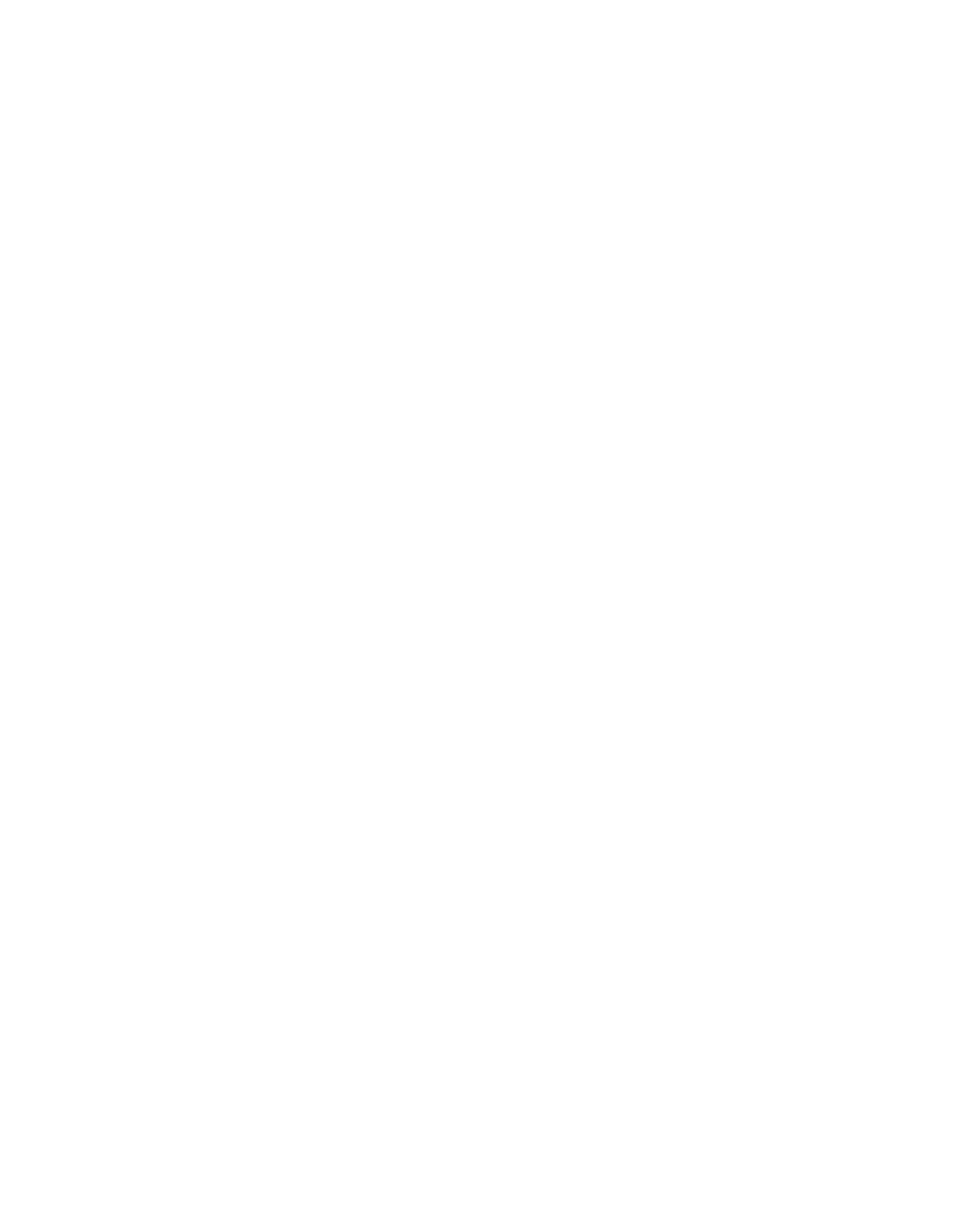# **BROWARD COUNTY BOARD OF RULES AND APPEALS 2021 MEMBERS**

#### **Voting Board Members**

Daniel Lavrich, P.E., Structural Engineer, Chair Stephen Bailey, P.E., Electrical Engineer, Vice Chair Ron Burr, Swimming Pool Contractor Gregg D'Attile, Mechanical Contractor John Famularo, Roofing Contractor Shalanda Giles-Nelson, General Contractor Robert A. Kamm, P.E., Mechanical Engineer Sergio Pellecer, Fire Service Professional Daniel Rourke, Master Plumber John Sims, Master Electrician Dennis A. Ulmer, Consumer Advocate Abbas H. Zackria, CSI, Architect

> **Non-Voting Alternates** Gary Elzweig, P.E., Structural Engineer Jeffrey Falkanger, Architect Steven Feller, P.E., Mechanical Engineer Alberto Fernandez, General Contractor Bill Flett, Roofing Contractor David Rice, P.E., Electrical Engineer Robert Taylor, Fire Service Professional James Terry, Master Plumber David Tringo, Master Electrician

**Board Attorney** Charles M. Kramer, Esq., Attorney

#### **Staff**

James DiPietro, Administrative Director Kenneth Castronovo, Chief Code Compliance Officer (Electrical) Timothy de Carion, Chief Code Compliance Officer (Energy) Ted Fowler, Chief Code Compliance Officer (Structural) Michael Guerasio, Chief Code Compliance Officer (Structural) Bryan Parks, Chief Code Compliance Officer (Fire) Rolando Soto, Chief Code Compliance Officer (Mechanical) Otto Viñas, Chief Code Compliance Officer (Plumbing)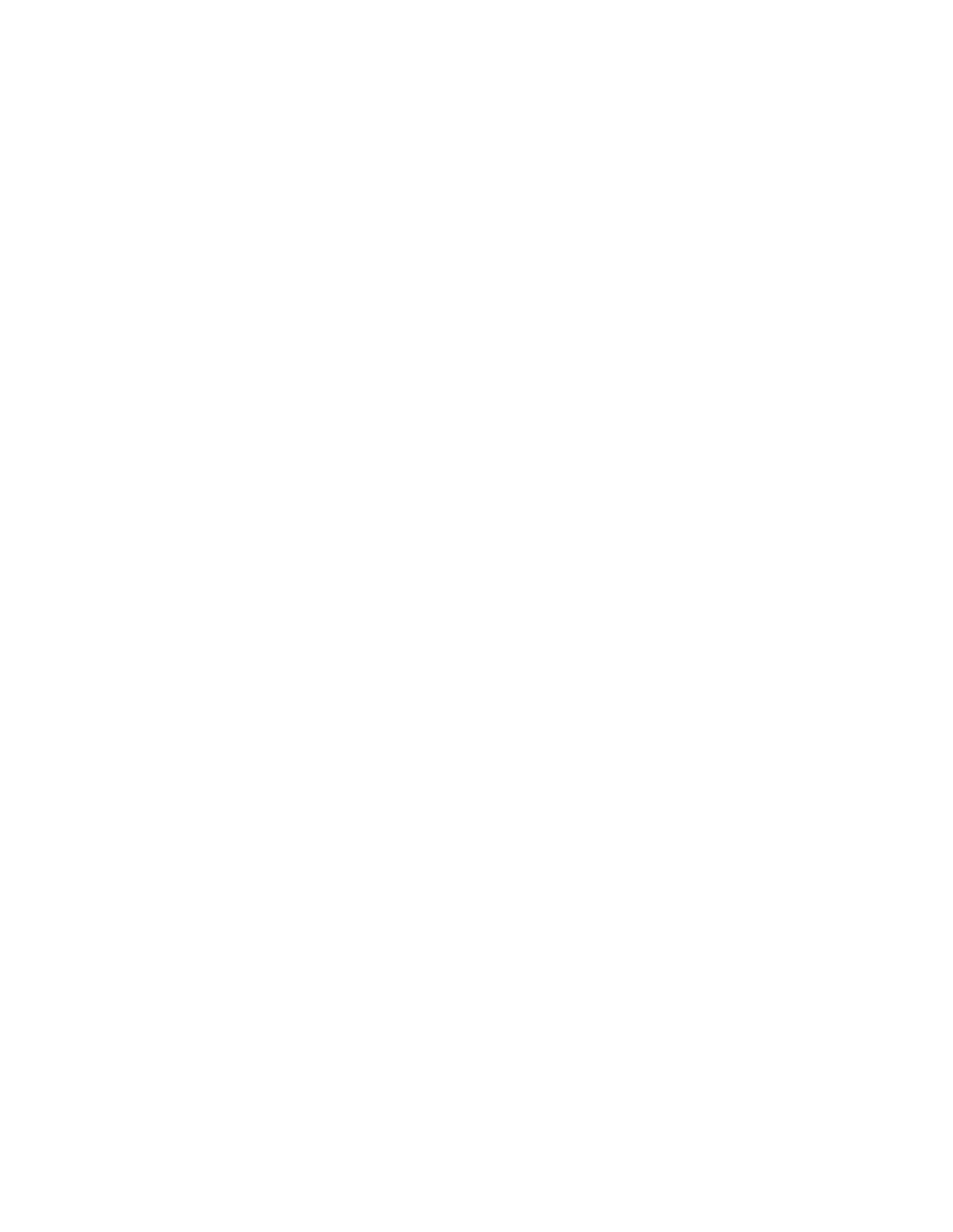# TABLE OF CONTENTS

|                                                                | Page |
|----------------------------------------------------------------|------|
| Broward County Board of Rules and Appeals 2021 Members         | 111  |
| Supplement History Table (Reserved)                            |      |
| Broward County Local Amendments to the Florida Fire Prevention |      |
|                                                                | ΤH   |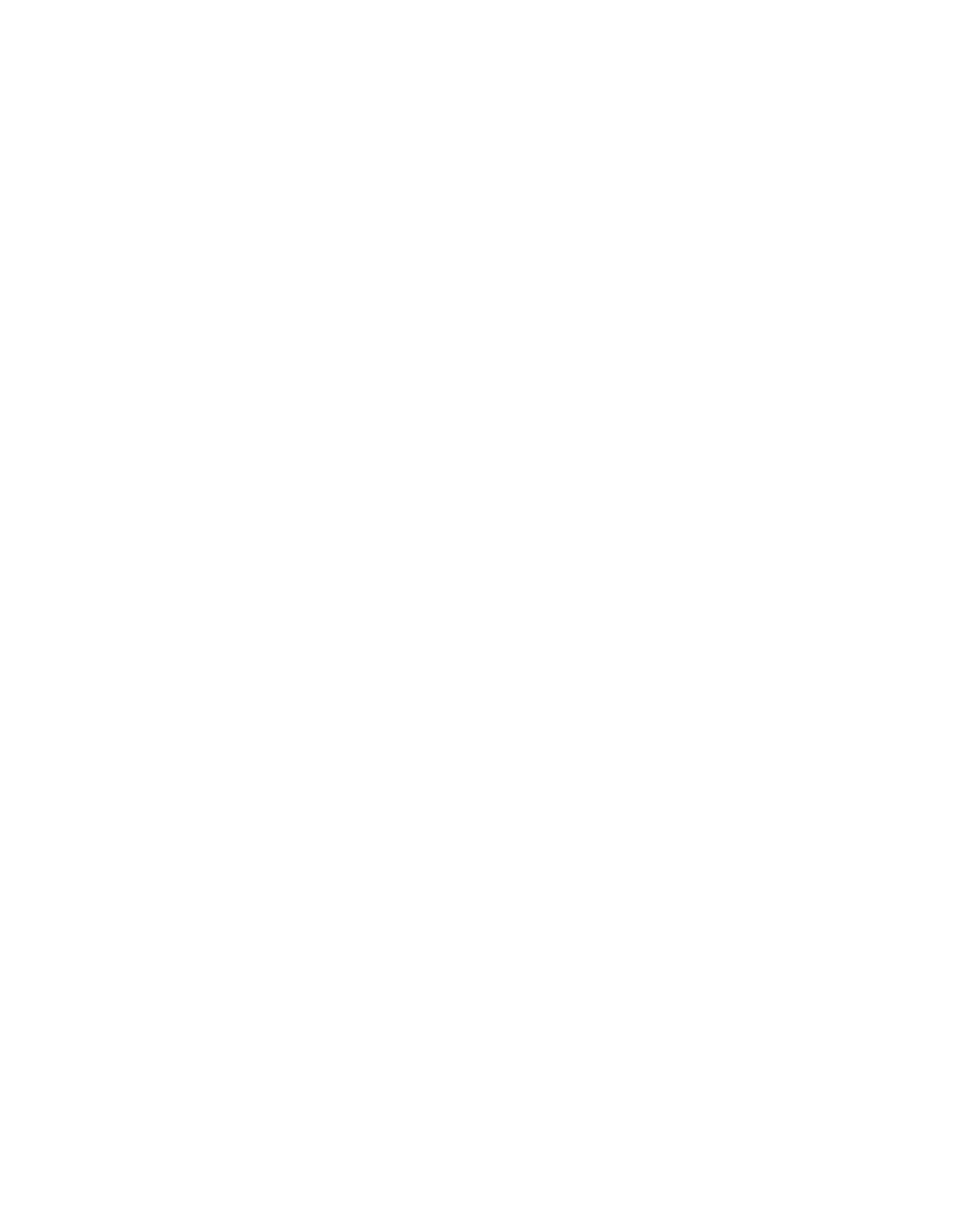#### **BROWARD COUNTY LOCAL AMENDMENTS TO THE FLORIDA FIRE PREVENTION CODE**

#### **Section F-101 General**

**F-101.1—Title.** These regulations shall be known as the Broward County Local Fire Code Amendments to the Florida Fire Prevention Code (FFPC).

**F-101.2—Scope.** The provisions of this Chapter shall govern the administration and enforcement the FFPC and the Fire Protection Provisions of this Code and shall apply countywide in both incorporated and unincorporated areas of Broward County, Florida. The provisions of this Code shall apply to new and existing buildings or structures, equipment, installations, construction, alteration, movement, enlargement, replacement, repair, use and occupancy, location, maintenance, removal and demolition of every building or structure or any appurtenances connected or attached to such buildings.

**F-101.2.1 Appendices or Annexes:** Provisions in the appendices or Annexes shall not apply unless specifically adopted by Chapter 63, Florida Statutes.

#### **F-101.2.2 Definitions:**

- A. **AHJ**means AuthorityHaving Jurisdiction shall be a federal, state, local organization, office or individual responsible for enforcing the requirements of this Code as found in Chapter 1, Broward Administrative Provisions.
- B. **BCFCC** means Broward County Fire Code Committee.
- C. **BORA** means the Broward County Board of Rules and Appeals.
- D. **Engineer** means licensed professional engineer, licensed in the State of Florida.
- E. **FBC** means the Florida Building Code.
- F. **FFPC** means the Florida Fire Prevention Code including the Broward County Local Fire Amendments to the Florida Fire Prevention Code.
- G. **State** means State of Florida.
- H. **Fire CodeManager/Administrator** means a person certified by the State Fire Marshal Office as meeting the provisions found in NFPA 1037 and means Fire Marshal/Fire Code Official.
- I. **Fire Service Provider** means Fire Department.
- J. **Door/Door Assembly;** when used for fire service provider access as referred to in this Code or the FFPC, except in chapters where other configurations are specifically permitted, shall mean a side hinged, swinging type egress exterior door/door assembly that can be opened from the outside and that provides access to the interior of the dwelling unit or building.
- K. **AHCA:** Agency for Health Care Administration.
- L. **APD:** Agency for Persons with Disabilities.
- M. **Class:** The class defines the minimum time, in hours, for which the EPSS is designed to operate at its rated load without being refueled or recharged.
- N. **Board and Care Occupancy:** An occupancy used for lodging and boarding of residents, not related by blood or marriage to the owners or operators, for the purpose of providing personal care services.
- O. **Legally Required Standby Generator:** Those systems required and so classed as legally required standby secondary power sources by municipal, state, federal, or other codes or by any governmental agency having jurisdiction. These systems are intended to automatically supply power to selected loads (other than those classed as emergency systems) in the event of failure of the normal source.
- P. **Emergency Generators Systems:** Those systems legally required and classed as emergency by municipal, state, federal, or other codes, or by any governmental agency having jurisdiction. Those systems are intended to automatically supply illumination, power, or both, to designated areas and equipment in the event of failure of the normal supply or in the event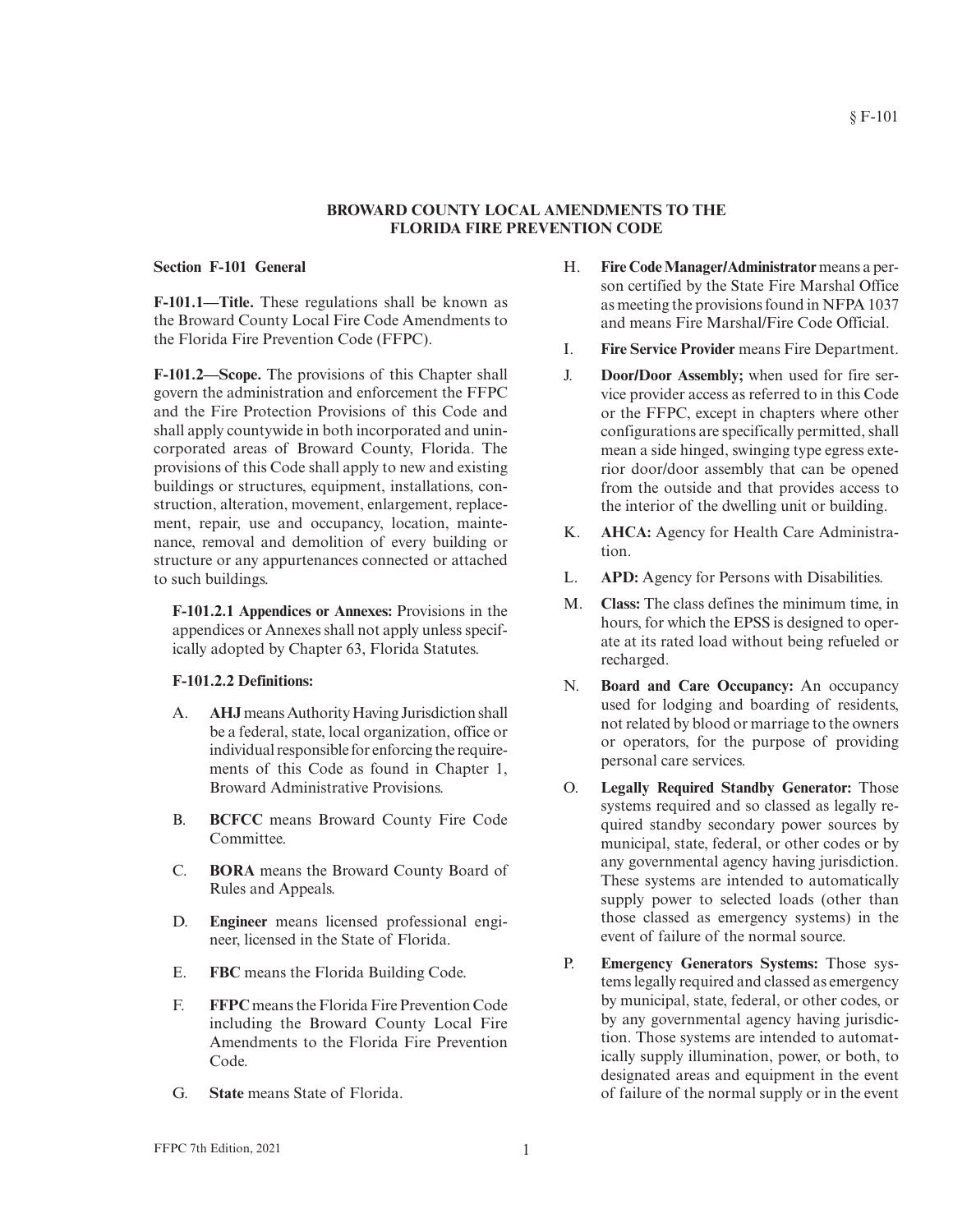of accident to elements of a system intended to supply, distribute, and control power and illumination essential for safety to human life.

- Q. **EPS:** Emergency Power Supply. The source of electric power of the required capacity and quality for an emergency power supply system (EPSS).
- R. **EPSS: Emergency Power Supply System.** A complete functioning EPS system coupled to a system of conductors, disconnecting means and overcurrent protective devices, transfer switches, and all control, supervisory, and support devices up to and including the load terminals of the transfer equipment needed to operate as a safe and reliable source of electric power.
- S. **Permit:** A document issued by the AHJ for the purpose of authorizing performance of a specified activity.
- T. **Plans:** Plans are required for new construction, modification, or rehabilitation, construction documents and shop drawings and shall be submitted, reviewed and approved prior to the start of such work. Plans shall be prepared by a licensed Florida professional engineer.
- U. **Qualified Person:**One who has skills and knowledge related to the operation, maintenance, repair, and testing of the EPSS equipment and installations and has received safety training to recognize and avoid the hazards involved.

**F-101.3—Intent.** The purpose of the FFPC is to establish the minimum requirements to safeguard the public health, safety and general welfare through structural strength, means of egress, facilities, stability, sanitation, adequate light and ventilation, energy conservation, and safety to life and property from fire and other hazards attributed to the built environment including alteration, repair, removal, demolition, use and occupancy of buildings, structures or premises, and by regulating the installation and maintenance of all electrical, gas, mechanical and plumbing systems, which may be referred to as service systems and to provide safety to fire fighters and emergency responders during emergency operations.

**F-101.4—Violations and Penalties.** Any person, firm or corporation, who shall violate a provision of the FFPC or a Fire Protection Provision of this Code or fail to

comply therewith, or with any of the requirements thereof, shall be guilty of a misdemeanor. Each such person shall be deemed guilty of a separate offense for each and every day or portion thereof during which any violation of any of the provisions of the FFPC or any Fire Protection Provisions of this Code is committed or continued, and upon conviction of any such violation, such person shall be punishable by a fine of not less than fifty (\$50.00) nor more than five hundred (\$500.00) dollars, or by imprisonment not exceeding sixty (60) days, or by both such fine and imprisonment.

**F-101.5—Quality control.** Quality control of materials and workmanship is not within the purview of the FFPC or this Code except as it relates to the purposes stated herein.

**F-101.6—Referenced Codes.** The other codes listed in and referenced elsewhere in the FFPC, all Fire Codes, and the Fire Protection Provisions of this Code shall be considered part of the requirements of the FFPC to the prescribed extent of each such reference.

**F-101.6.1 Fire prevention.** For provisions related to fire prevention, refer to the FFPC as referenced in Chapter 633, Florida Statutes, Broward County Local FFPCs as adopted and the Fire Protection Provisions of this Code as referenced above. The FFPC shall apply to matters affecting or relating to structures, processes and premises from the hazard of fire and explosion arising from the storage, handling or use of structures, materials or devices; from conditions hazardous to life, property or public welfare in the occupancy of structures, or premises; and from the construction, extension, repair, alteration or removal of fire suppression and alarm systems or fire hazards in the structure or on the premises from occupancy or operation.

#### **Section F-102 Applicability**

**F-102.1—General.** Where, in any specific case, different sections of this Code specify different materials, methods of construction or other requirements, the most restrictive shall govern. Where there is a conflict between a general requirement and a specific requirement, the specific requirement shall be applicable.

**F-102.1.1** FFPC and the Fire Protection Provisions of this Code, does not apply to, and no code enforcement action shall be brought with respect to, zoning requirements, land use requirements and owner specifications or programmatic requirements which do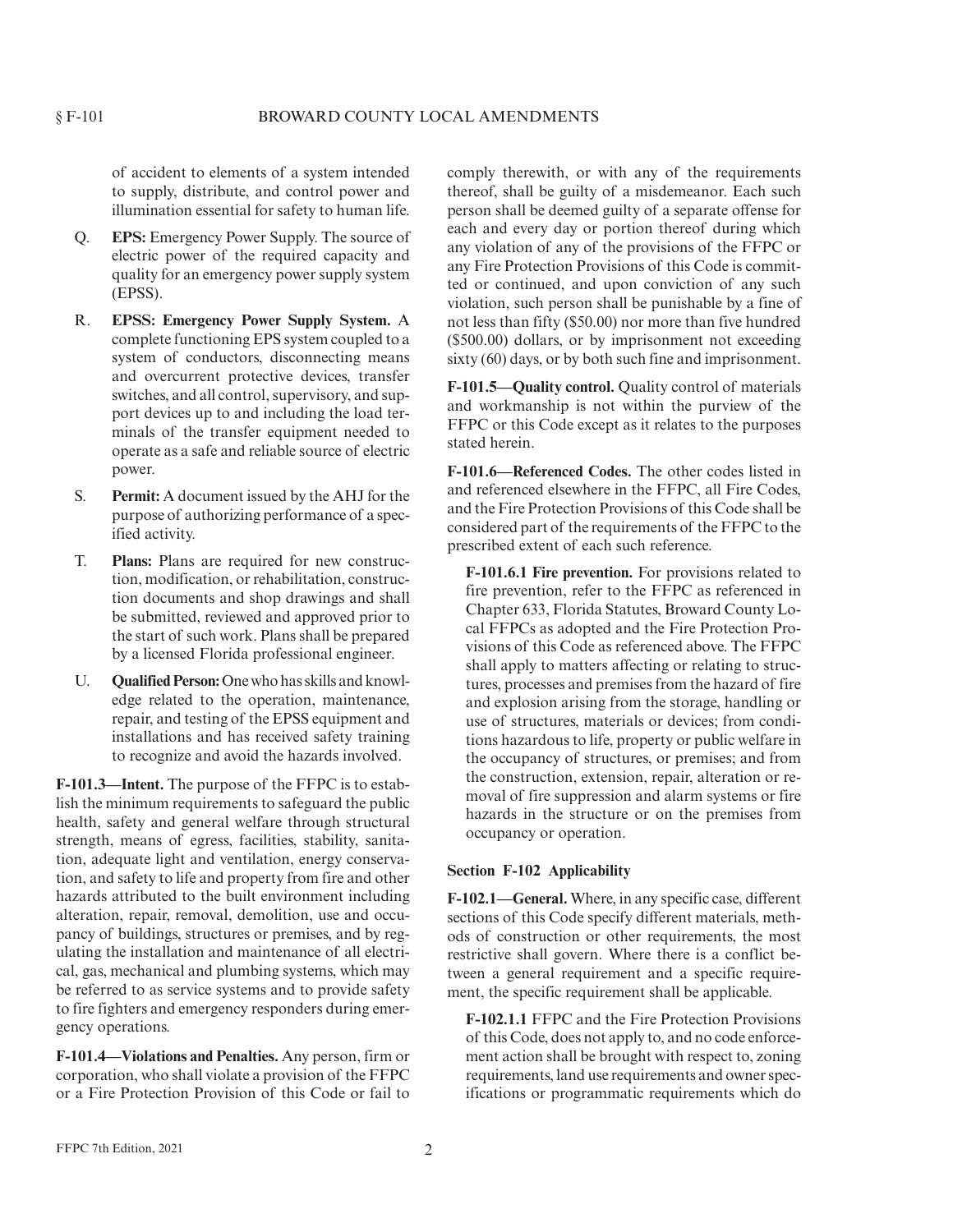not pertain to and govern the design, construction, erection, alteration, modification, repair or demolition of public or private buildings, structures or facilities or to programmatic requirements that do not pertain to enforcement of, FFPC and Fire Protection Provisions of this Code.

# **Section F-103 Fire Chief, Bureau of Fire Prevention, Fire Marshal, Fire Code Official, Fire Plans Examiner, and Fire Inspector**

**F-103—Bureau of Fire Prevention:** A Bureau of Fire Prevention shall be established within the Fire Service Provider/Fire Department, under the direction of the Fire Chief, which shall consist of such Fire Service Provider/Fire Department personnel as may be assigned thereto, by the Fire Chief, in accordance with the requirements prescribed herein. The function of this bureau shall be to assist the Fire Chief in the administration and enforcement of the FFPC, Fire Protection Provisions of this Code, and the Fire Protection Provisions of this Chapter. Personnel assigned to the bureau as the Fire Marshal/Fire Code Official, Fire Plans Examiner, and/or Fire Inspector shall be certified by BORA.

**F-103.1—Appointment of Fire Marshal/Fire Code Official:** There shall be appointed by the Fire Chief certain fire prevention personnel to be qualified as set forth in this Chapter as part of the FFPC to be qualified as Fire Marshal/Fire Code Official. Personnel assigned to the bureau as Fire Marshal/Fire Code Official, Fire Plans Examiner, and/or Fire Inspector shall be State Certified Firefighters, State Certified Fire Inspectors, and certified by BORA. For state certification and recertification refer to Chapter 633, Florida Statutes.

**F-103.2—Powers and Duties of a Fire Marshal/Fire Code Official:** The Fire Chief shall duly authorize their representative of the Fire Service Provider/Fire Department to exercise the powers and perform the duties of the Chief. They shall also be known as Fire Marshal/ Fire Code Official. The Fire Marshal/Fire Code Official shall be authorized and directed to enforce the Fire Protection Provisions of this Code and the FFPC, and the sole authority to render interpretations of the Fire Protection Provisions of this Code and the FFPC, and to adopt policies and procedures in order to clarify the application of its provisions and shall have responsibility for the administration and enforcement of the FFPC

and Fire Protection Provisions of this Code. Such interpretations, policies, and procedures shall be in compliance with the intent and purpose of the Fire Protection Provisions of this Code and the FFPC. Such policies and procedures shall not have the effect of waving requirements specifically provided for in the Fire Protection Provisions of this Code and FFPC. It shall be their duty and responsibility to enforce and coordinate the work of all subordinates such as Fire Plans Examiners and Fire Inspectors. Based on current technology that the Fire Marshal/Fire Code Official does not have to be personally present at the Fire Service Provider/ Fire Department as long as they are available by telephone/computer etc. and can perform their duties. In the event that the Fire Marshal/Fire Code Official is not available to perform his/her duties, the Fire Chief may appoint an interim Fire Marshal/Fire Code Official provided such person is qualified as set forth in Section F-103.3 of this Code and the FFPC. The Fire Chief or Fire Service Provider/Fire Department shall notify in writing BORA of the starting date and period of time that the Interim Fire Marshal/Fire Code Official will assume the Fire Marshal/Fire Code Official's duties. The name of the Interim Fire Marshal/Fire Code Official will be recorded by BORA but they will not be issued a certification card as a Fire Marshal/Fire Code Official. The Fire Marshal/Fire Code Official shall be subject to the powers vested by Chapter 633, Florida Statutes, and BORA in this Code. If there is one (1) Fire Plans Examiner or Fire Inspector hired by an inspection authority, that Plans Examiner or Inspector shall be a Fire Marshal/Fire Code Official.

**F-103.2.1** Under the Fire Chief's direction, the Fire Service Provider/Fire Department shall enforce the Fire Protection Provisions of this Code and the FFPC and all Fire Codes pertinent to the prevention of fires, suppression or extinguishing of fires, storage, use and handling of explosive, flammable, combustible, toxic, corrosive and other hazardous gaseous, and solid and liquid materials. These inspections shall include, but are not limited to:

> **F-103.2.1.1** The inspection of equipment and maintenance of automatic, manual and other fire alarm systems and fire extinguishing equipment.

> **F-103.2.1.2** The maintenance and regulation of fire escapes.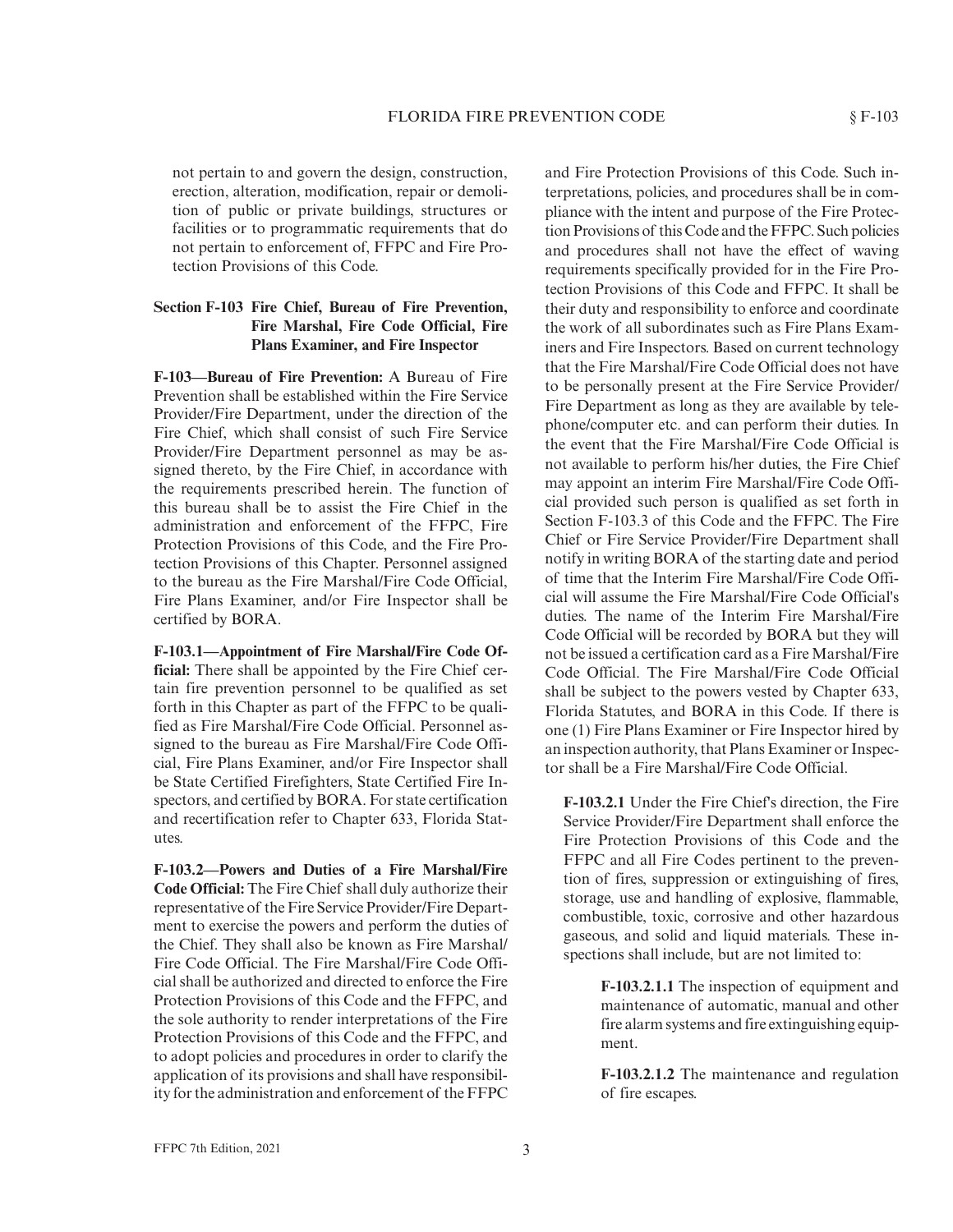**F-103.2.1.3** The maintenance of fire protection and the elimination of fire hazards on land and in buildings, structures and other property, including those under construction.

**F-103.2.1.4** The means and adequacy of each exit in the event of fire or similar emergency, from factories, schools, hotels, lodging houses, asylums, hospitals, churches, halls, theaters, amphitheaters and all other places in which people work, live or congregate from time to time for any purpose; and

**F-103.2.1.5** The investigation of the origin, cause, and circumstances of fires.

**F-103.2.3** No enforcing agency may issue any permit for construction, erection, alteration, repair, or demolition until the Building Official/Fire Code Official, in conjunction with the appropriate fire plans examiner, has reviewed the plans and/or specifications for such proposal and both officials have found the plans and/or specifications to be in compliance with the FFPC and the applicable fire safety standards as determined by the local authority in accordance with the FFPC and Chapter 633, Florida Statutes. Plans shall be reviewed within thirty (30) working days from the date of submission or specifications are received. In the event that agreement cannot be reached between the Building and Fire Officials, the dispute shall be referred to the BCFCC for review and recommendation to BORA.

**F-103.2.4** It shall be the duty of the Fire Chief of the Fire Service Provider/Fire Department to inspect or cause to be inspected by their duly authorized representatives of the Fire Prevention Bureau, as often as may be necessary, but not less than annually, during normal business hours, for the establishment in question, all buildings and premises, including common or public areas as well as all public aisles, corridors, halls, rooms, storage areas, or other nonresidential areas of such buildings, for the purpose of ascertaining and causing to be corrected, any condition liable to cause fire or any violation of the provisions or intent of the FFPC, by providing written notice of the code sections violated, and to otherwise enforce any violation of the Fire Protection Provisions of this Code and the FFPC. Whenever the Fire Chief or their duly authorized representatives of the Fire Service Provider/Fire Department determines that a violation exists, the

person responsible for maintaining the building or area where such violation exists, shall be given reasonable written notice of such violation, and if the violation continues, a presumption of a violation of the Fire Protection Provisions of this Code and the FFPC, shall be created against the person responsible for maintaining the building or area where such violation exists. Rejections shall include specific reference to the Code Section upon which rejection is based in writing.

**F-103.2.5 Right of Entry.** Upon presentation of proper credentials, the Fire Chief, Fire Marshal/Fire Code Official, or their duly authorized representative may enter, at any reasonable time, any building, structure or premises for the purpose of making any inspection or investigation, which under the Fire Protection Provisions of this Code and the FFPC.

**F-103.2.6 Stop-Work Orders.** If the Fire Chief becomes aware of a hazardous condition, which presents immediate danger to life, work being done contrary to this Code or FFPC, work without permit, they shall be authorized to order the hazard removed or remedied immediately, and shall be empowered to order the closing of the building or place where such danger to life violation exists, until such time as same has been corrected. Any failure of immediate compliance shall empower the Fire Chief, or their duly authorized representative finding such hazardous condition creating immediate danger to life, to close such building or cause same to be closed and the people herein evacuated and barred from reentering until such time as such immediate danger to life, work being done contrary to this Code or FFPC, work without permit, has been corrected. The Fire Chief, or their duly authorized representative is given the authority to order any gas company, power company, or other utility company, to disconnect its service to any building or buildings containing gas or power installations, where such installations, in the opinion of the Fire Chief, or their duly authorized representative creates an immediate danger to life, work being done contrary to this Code or FFPC, work without permit, and to otherwise close or evacuate such building and to bar reentry thereto, until such installation is repaired or replaced and such hazard to life ceases to exist. Rejections shall include specific reference to the Code Section upon which rejection is based in writing.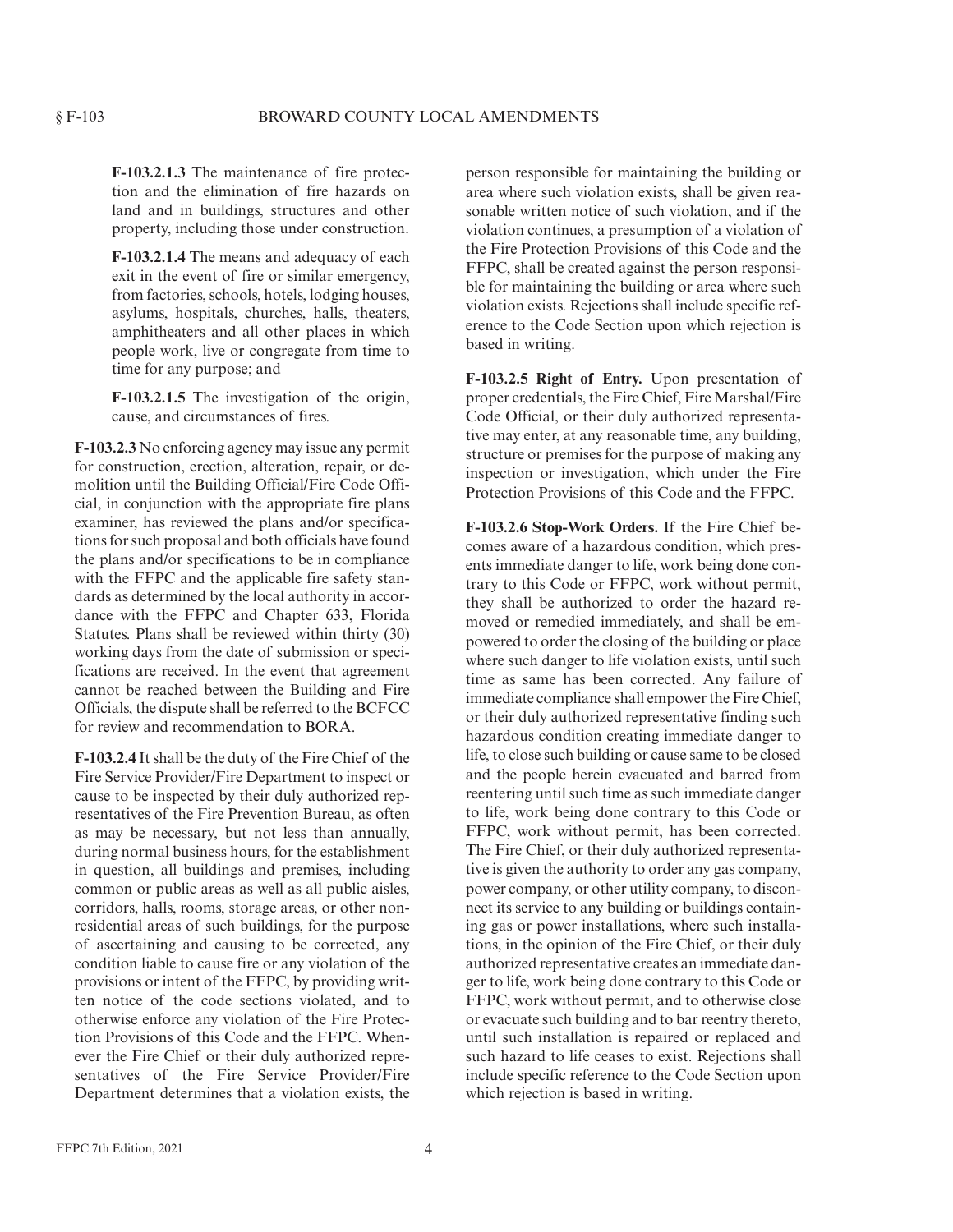**F-103.2.7** The Fire Chief or their duly authorized representative upon the complaint of any person or whenever they shall deem it necessary, shall inspect any buildings and premises within their jurisdiction.

**F-103.2.8** Approval of the Fire Service Provider/ Fire Department accessibility and all tests of fire alarm detection and suppression systems, smoke evacuation systems and life safety systems shall be conducted prior to final structural inspection and issuance of Certificate of Occupancy.

**F-103.2.9 Orders To Eliminate Dangerous Or Hazardous Conditions:** Whenever the Fire Chief or their duly authorized representative shall find in any building or upon any premises, dangerous or hazardous conditions or materials, including, but not limited to violations of the requirements encompassed in Chapter 633, Florida Statutes, or the following Paragraphs they shall order such violations and dangerous conditions or materials removed or remedied.

> **F-103.2.9.1** Dangerous or unlawful amounts of combustible or explosive or otherwise hazardous materials.

> **F-103.2.9.2** Hazardous conditions arising from defective or improperly installed equipment for handling or using combustible or explosive or otherwise hazardous materials.

> **F-103.2.9.3** Dangerous accumulation of rubbish, wastepaper, boxes, shavings, or other flammable materials.

> **F-103.2.9.4** Accumulations of dust or waste material in air conditioning or ventilation systems or of grease in kitchen or other exhaust ducts.

**F-103.2.9.5 Hurricane Protection Devices.** After the termination of such periods of time that had been designated by the National Weather Service as being a hurricane watch or warning, hurricane protective devices installed on occupied buildings which impede required egress or required light and ventilation shall be removed within fifteen (15) days.

**F-103.2.9.6** Obstructions to, on, or under fire escapes, stairs, passageways, or doors, liable to interfere with the operations of the Fire Service Provider/Fire Department or egress of occupants; locked exits shall constitute an unsafe condition.

**Exception:** unless permitted by the Fire Protection Provisions of this Code and the FFPC.

**F-103.2.9.7 Obstruction to windows.**Where windows are required to provide the second means of escape from a room or area, the following are prohibited.

> **F-103.2.9.7.1**Bars that cannot be opened from the inside.

> **F-103.2.9.7.2** Other obstructions such as security grill.

**Exception:** Only one (1) window is required to meet the above where two (2) windows are in the same room or area.

**F-103.2.9.8 Reserved.**

**F-103.2.9.9 Reserved.**

**F-103.2.9.10** Any building or other structure which, for want of repairs, lack of adequate exit facilities, automatic or other fire alarm apparatus or fire extinguishing equipment, or by reason of age or dilapidated condition, or from any other cause, create a hazardous condition.

**F-103.2.9.11 Reserved.**

**F-103.2.9.12** The improper storage, transporting or handling of all classes of flammable or combustible liquids or otherwise hazardous substances any place within the enforcing jurisdiction.

**F-103.3—Certification of Fire Marshal/Fire Code Official.** The Fire Marshal/Fire Code Official shall be certified by BORA as a Fire Code Official, be a certified Firefighter as defined by 69A-37 as refereed to collectively (parts 1 and 2) as the "Minimum Standards Course", be a State certified Fire Inspector, and shall meet one or more of the following qualifications:

**F-103.3.1** An Engineer and/or a Degree in Fire Science and/or a Degree in Fire Prevention and shall have been employed as a County or City Fire Inspector for three (3) years within the State of Florida and shall possess a Broward County Certification.

**F-103.3.2** A County or City Fire Plans Examiner with at least five (5) years of experience within the State of Florida and shall possess a Broward County Certification.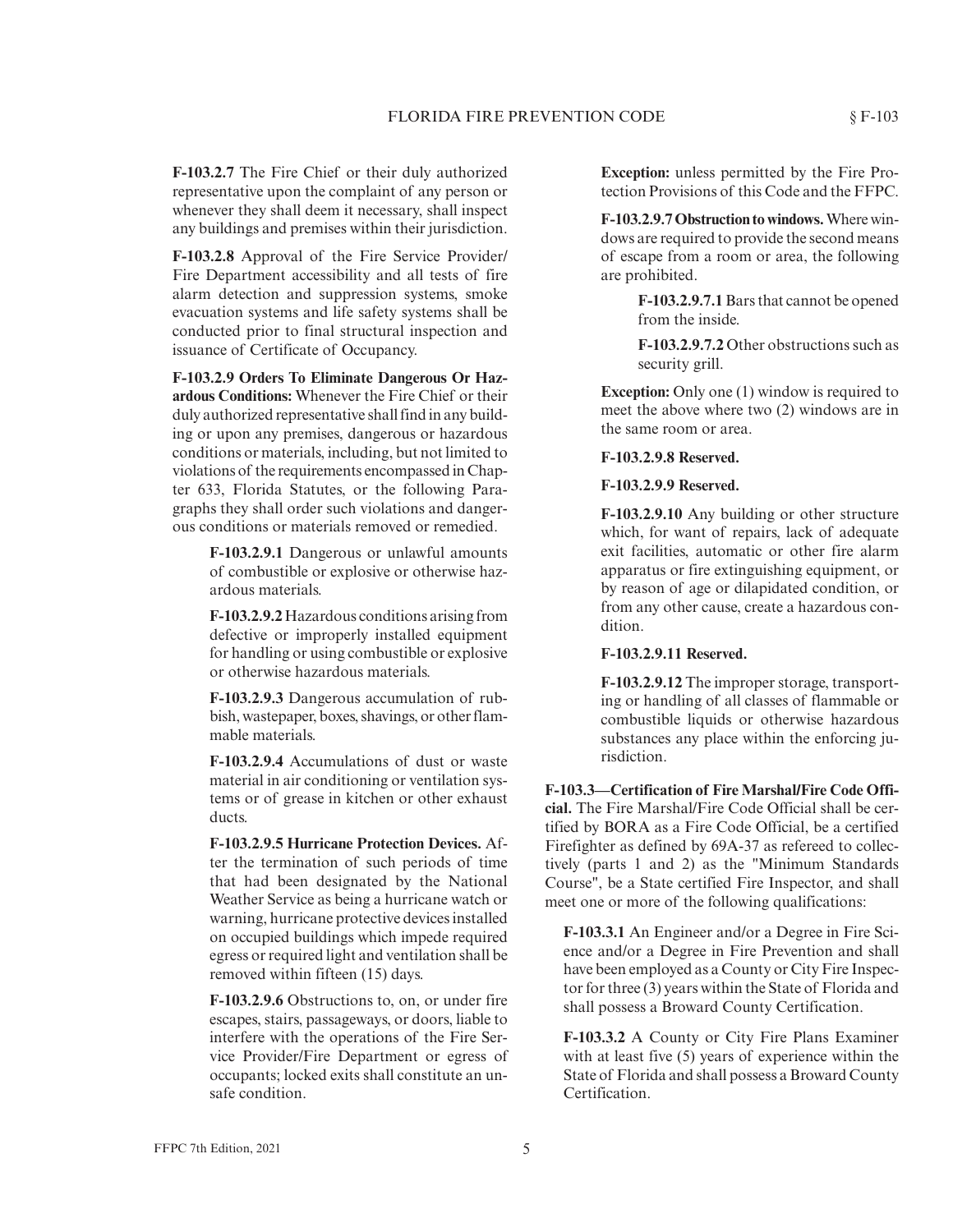**F-103.3.3** Ten (10) years experience as a Fire Inspector, employed in a County or City within the State of Florida with at least five (5) years of experience within the jurisdiction of the FFPC and be a Broward County Certified Fire Inspector.

**F-103.3.4** Have been fulfilling the duties of a Fire Marshal/Fire Code Official with five (5) years continuous service as such within a County or City in the State of Florida and shall possess a Broward County Certification.

**F-103.3.5** Possesses a certification issued by the State Fire Marshal as a Fire Code Manager/Administrator in accordance with NFPA 1037 with a total of six (6) years experience with a County or City as a fire plans examiner and inspector in Florida and shall possess a Broward County Certification.

**F-103.3.6** Three (3) years experience as a Broward County Certified Plans Examiner and nationally certified as an NFPA Certified Fire Inspector 1 (CFI-1), NFPA Certified Fire Plans Examiner (CFPE) and NFPA Certified Fire Protection Specialist (CFPS).

**F-103.4—Fire Plans Examiner.** As set forth herein:

**F-103.4.1 Appointment of a Fire Plans Examiner.** There shall be appointed by the Fire Chief of each Fire Service Provider/Fire Department certain fire prevention personnel to be qualified as set forth in this Chapter as part of the FFPC to serve as a Fire Plans Examiner. To be eligible for appointment as a Fire Plans Examiner, such person shall be certified by BORA.

**F-103.4.2 Powers and Duties of the Fire Plans Examiner.** Such employee shall have the duties and powers as delegated by the Fire Chief except that the Fire Chief may not delegate authority to subordinates to interpret provisions of the Fire Protection Provisions of this Code, FFPC, and all Fire Codes which authority is assigned to the Fire Marshal/Fire Code Official. A Fire Plans Examiner, if properly qualified, may be certified and assigned duties in more than one category. Prior to the issuance of any permit for construction, erection, alterations, repair, or demolition, the Fire Plans Examiner shall review all plans and/or specifications in conjunction with the Building Department. One (1) and two (2) family detached residential dwelling units shall not be subject to provisions found in NFPA 101 during

plan review by the Fire Plans Examiner as described in this section or inspection by the Fire Plans Examiner as described in Chapter 633, Florida Statutes. When approvals by other agencies having authority may logically be required to be affixed to the plans and/or specifications before approval by the Fire Plans Examiner, such approval shall be affixed to the plans and/or specifications before examination by the Fire Plans Examiner. If the application or plans and/or specifications do not conform to the requirements of all pertinent laws or regulations, the Fire Plans Examiner shall reject such application in writing, stating the reasons therefore and citing the relevant code section(s) of the FFPC. Plans and/or specifications that are rejected, as stated herein above, shall be returned for correction. Pen notations on mechanically reproduced plans and/or specifications may be accepted for only minor corrections. If the applications, plans and/or specifications, upon examination, are found to comply with the requirements of the Fire Protection Provisions of this Code, the FFPC, and all Fire Codes, the plans and/or specifications shall be signed and marked approved. Fire Service Provider/Fire Department acceptance of fire and life safety features in buildings after performance objectives are met is required, prior to certificate of occupancy being issued.

Nothing in this section shall be construed to provide an exemption from fire plan review for one (1) and two (2) family detached residential dwelling units which undergo a change in use or occupancy classification.

**F-103.4.3 Certification of a Fire Plans Examiner.** The Fire Plans Examiner shall be certified by BORA as a Fire Plans Examiner, shall be a certified Firefighter as defined by 69A-37 as refereed to collectively (parts 1 and 2) as the "Minimum Standards Course", be a State certified Fire Inspector, and shall meet one or more of the following qualifications:

> **F-103.4.3.1** An Engineer and/or a Degree in Fire Science, and/or a Degree in Fire Prevention and having a minimum of three (3) years as a fire plans examiner with a County or City within the state of Florida and shall be Broward County Certified.

**F-103.4.3.2** Five (5) years of experience as a Fire Inspector employed with a County or City in the State of Florida and shall be Broward County certified.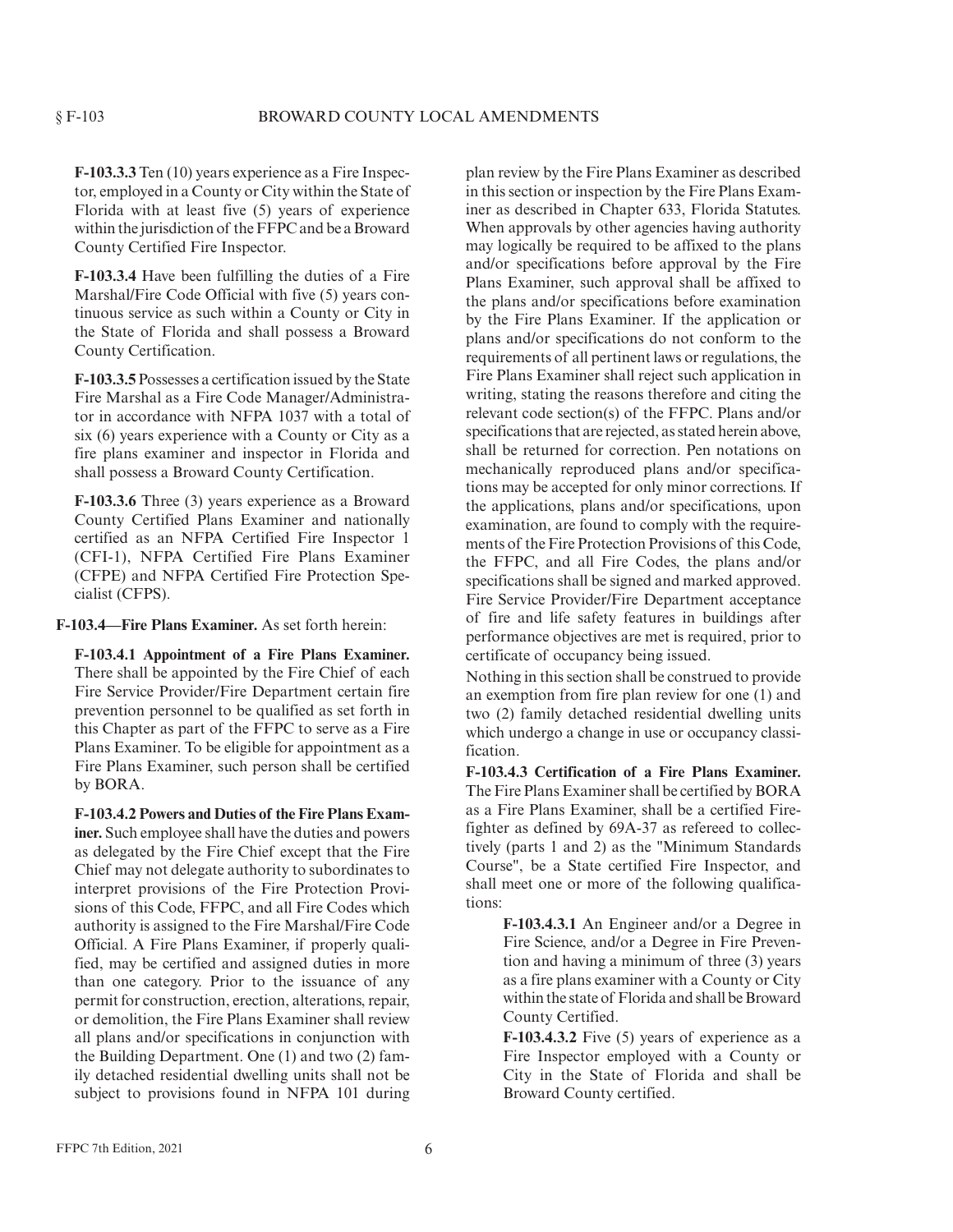**F-103.4.3.3** Ten (10) years of experience as a firefighter, four (4) years as a state certified fire inspector employed with a County or City having fulfilled the duties of a fire inspector and shall be Broward County certified.

**F-103.4.3.4** Have been fulfilling the duties of a Fire Plans Examiner with five (5) years continuous service within the State of Florida and be Broward County certified.

**F-103.4.3.5** Three (3) years experience as a Broward County and State of Florida Certified Fire Inspector and nationally certified as an NFPA Certified Fire Inspector (CFI-1) and NFPA Certified Fire Plans Examiner (CFPE) and be Broward County certified.

**F-103.5—Fire Inspector.** As set forth herein:

**F-103.5.1 Appointment of a Fire Inspector.** There shall be appointed by the Fire Chief of each Fire Service Provider/Fire Department certain fire prevention personnel to be qualified as set forth in this Chapter as part of the FFPC to serve as a Fire Inspector. To be eligible for appointment as a Fire Inspector, such person shall be certified by BORA.

**F-103.5.2 Powers and Duties of the Fire Inspector.** Such employee shall have the duties and powers as delegated by the Fire Chief except that the Fire Chief may not delegate authority to subordinates to interpret the Fire Protection provisions of this Code, the FFPC, and all Fire Codes which authority is assigned to the Fire Marshal/Fire Code Official. A Fire Inspector, if properly qualified, may be certified and assigned duties in more than one category. Under the Fire Chief's direction, the Fire Inspector shall enforce all local ordinances of the jurisdiction pertinent to the prevention of fires, suppression or extinguishing of fires, storage, use and handling of explosive, flammable, combustible, toxic, corrosive and other hazardous gaseous, solid and liquid materials. The inspection of equipment and maintenance of automatic, manual, other fire alarm systems, fire extinguishing equipment, and the maintenance and regulation of fire escapes. The maintenance of fire protection and the elimination of fire hazards on land and in buildings, structures and other property, including those under construction. The means and adequacy of each exit in the event of fire or similar emergency, from factories, schools, hotels, lodging houses, asylums, hospitals,

churches, halls, theaters, amphitheaters and all other places in which people work, live or congregate from time to time for any purpose. The investigation of the origin, cause, and circumstances of fire(s). If defects, omissions or violations exist on any other part of the system relating to work for which approval is requested, the issuance of the Approval shall be withheld until corrections have been made to the defective portion of the system, and the same are made to comply with this Fire Code. The Fire Inspector shall serve notice to the Fire Contractor/ representative or owner/representative in writing, stating the reasons therefore and citing the relevant code section(s).

**F-103.5.3 Certification of a Fire Inspector.** Application for certification shall be on a form containing such pertinent information as is considered relevant to BORA. To be eligible for appointment as Fire Inspector, such person shall be certified by BORA and shall meet the following qualifications:

> **F-103.5.3.1** Be a certified Firefighter as defined by 69A-37 as refereed to collectively (parts 1 and 2) as the "Minimum Standards Course" and shall be a state certified Fire Inspector.

> **Exception:** At Fire Chief's discretion, a person may be given up to eighteen (18) months to become a Florida Certified Firefighter, from the date of hire.

> **F-103.5.3.2** Pass a written competency examination approved by BORA, to be given in May and November (only one (1) required) of each year, or the test may be given when requested by at least three (3) applicants.

> **F-103.5.3.3 Retention.**Individuals currently certified under this Code may, at their separation date from a local fire department as an inspector place their certification in a non-active status for one (1) FFPC code cycle or a period of four (4) years whichever is longer, by notifying the Board of Rules and Appeals in writing of their selection. During this period the individual shall maintain continuing educational credits in Fire Prevention in the amount of sixty (60) hours as required for renewal. At the conclusion of the code cycle or four (4) year period, as stated above the individual previously holding a certification in a nonactive statues will become null and void unless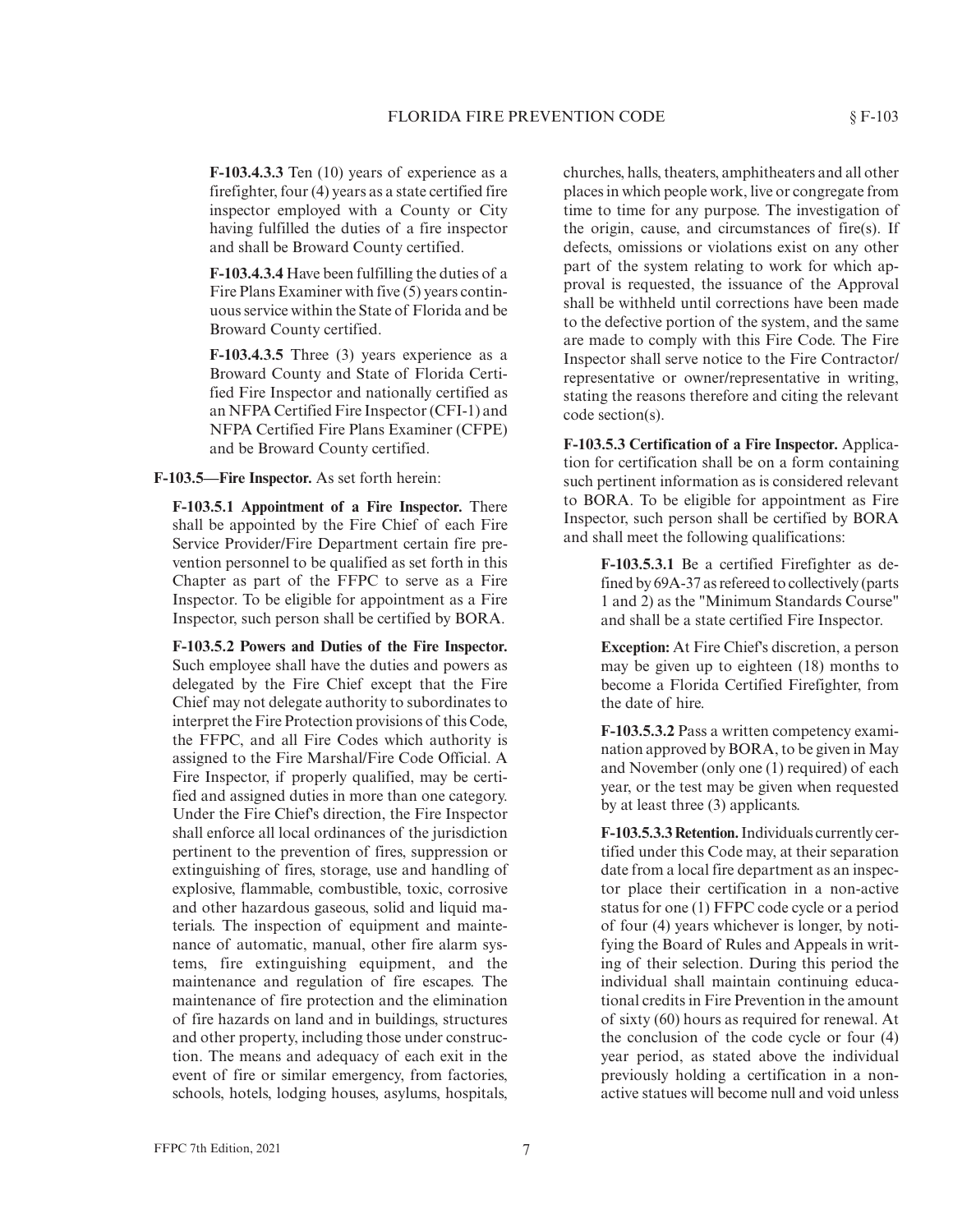the previsions for recertification are met at the conclusion of the code cycle or four (4) year period.

**F-103.6—Certification.** All Fire Service Provider/Fire Department Inspection Personnel shall be certified by BORA.

**F-103.6.1 Certification Fee.** If applicable, each application shall be accompanied by a check in the amount appropriate for each discipline according to the BORA Fee Schedule for Certification, payable to "Broward County Commissioners."

**F-103.6.2** Broward County Certification is valid for a period of four (4) years and shall expire on the same date as their State of Florida Fire Inspector Certification.

**F-103.6.3** The certification of Fire Service Provider/ Fire Department Inspection Personnel may be revoked, for cause, by BORA. BORA may deny, refuse to renew, suspend, or revoke the BORA certificate of a Fire Marshal/Fire Code Official, Fire Plans Examiner, or Fire Inspector if it finds that any of the following grounds exist:

- A) Any cause for which issuance of a certificate could have been refused had it then existed and been known to BORA.
- B) Violation of Chapter 633, Florida Statutes, or any local fire code amendments.
- C) Falsification of records relating to the certificate.
- D) Having been found guilty of or having pleaded guilty or nolo contendere to a felony, whether or not a judgment of conviction has been entered.
- E) Failure to meet any of the renewal requirements.
- F) Having been convicted of a crime in any jurisdiction which directly relates to the practice of the fire code inspection, plan review, or administration.
- G) Making or filing a report or record that the certificate holder knows to be false, or knowingly inducing another to file a false report or record, or knowingly failing to file a report or record required by the state or local law, or knowingly im-

peding or obstructing such filings, or knowingly inducing another person to impede or obstruct such filing.

- H) Failure to properly enforce applicable fire codes or permit requirements within this state which the certificate holder knows are applicable by committing willful misconduct, gross negligence, gross misconduct, repeated negligence, or negligence resulting in a significant danger to life or property.
- I) Accepting labor, service, or materials at no charge or at a noncompetitive rate from any person who performs work that is under the enforcement authority of the certificate holder and who is not an immediate family member of the certificate holder. For the purpose of this paragraph, the term "immediate family member" means a spouse, child, parent, sibling, grandparent, aunt, uncle, or first cousin of the person or the person's spouse or any person who resides in the primary residence of the certificate holder. BORA upon verification of the above grounds, shall immediately notify the Fire Marshal, Fire Code Official, Fire Plans Examiner, and/or Fire Inspector involved, who, upon notification from BORA, shall appear before the Board to explain why their certification should not be revoked.

**F-103.6.4** Personnel assigned to the bureau as Fire Inspectors shall be State of Florida Certified Firefighters (see eighteen (18) month exception), State of Florida Certified Fire Inspectors. For certification refer to Chapter 633, Florida Statutes. Individuals being considered for appointment will be required to complete an affidavit of compliance with 71-575 (see Board policy 14-02)

**F-103.7—Recertification.** All Fire Service Provider/ Fire Department Inspection Personnel shall be recertified by BORA.

**F-103.7.1** To be recertified all Fire Marshal/Fire Code Officials, Fire Plans Examiners, Fire Inspec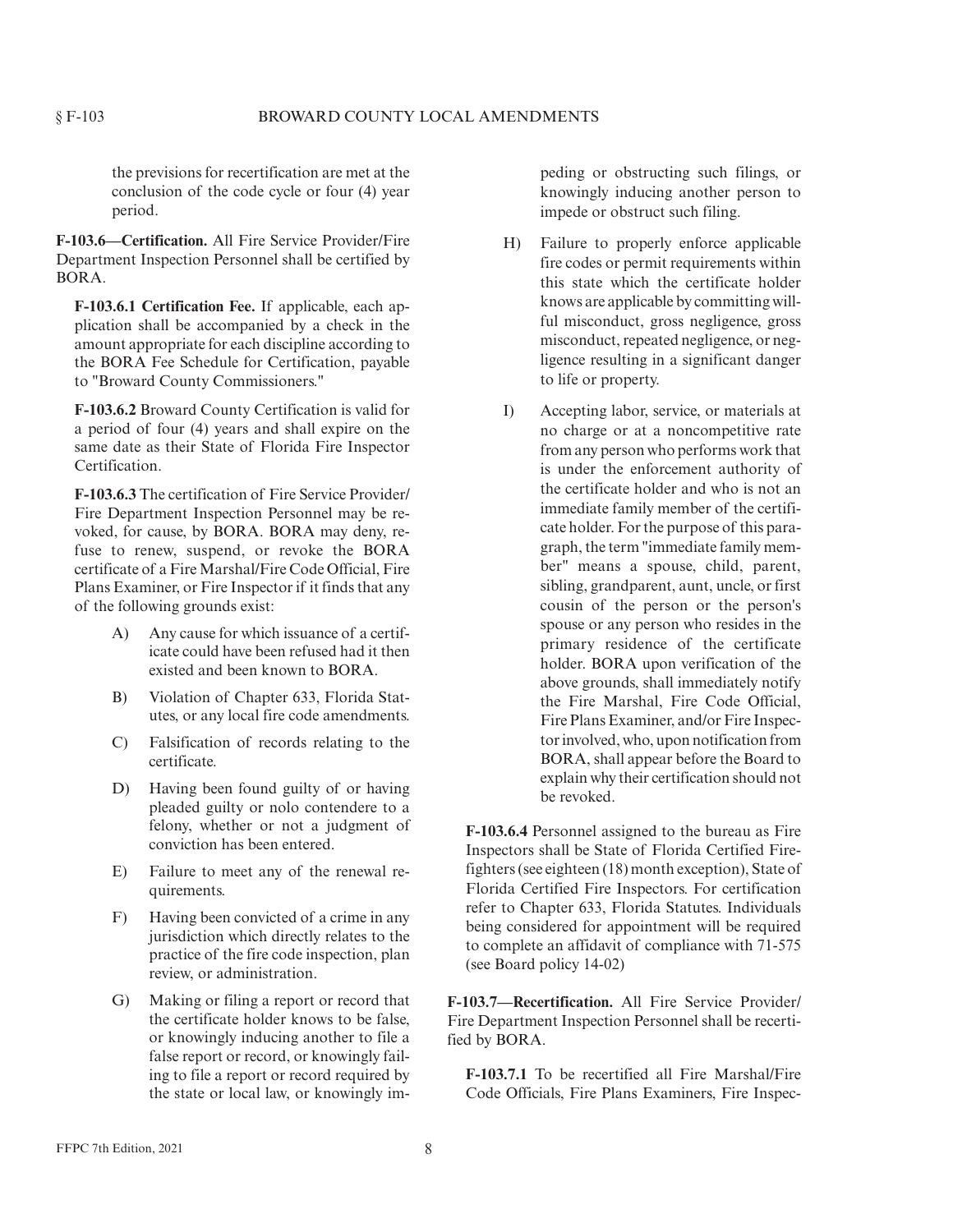tors or a combination thereof who are presently certified by BORA, shall meet the following criteria:

> **F-103.7.1.1** Be presently employed by a governmental fire entity within Broward County.

> **F-103.7.1.2** Recertification shall have the same anniversary date as provided in Chapter 633, Florida Statutes, with the completion of sixty (60) contact hours in continuing education every four (4) consecutive years on Fire Protection and Fire Safety, which are approved by BORA.

> **F-103.7.1.3** Personnel assigned to the bureau as Fire Inspectors shall be State of Florida Certified Firefighters, and State of Florida Certified Fire Inspectors. For certification or recertification refer to Chapter 633, Florida Statutes.

**F-103.7.2** If certification is not renewed and allowed to lapse, application for recertification shall be accompanied with proof that fifteen (15) contact hours per year, in the preceding four (4) years in continuing education has been met. Attendance at the BORA meetings and/or the BORA committee meetings shall be counted as one (1) hour for a maximum of fifteen (15) county required contact hours within a four (4) year renewal period.

If the certification is not renewed within eight (8) years, the individual must retake the state fire safety inspectors training and take the local fire exam and shall be on a form containing such pertinent information as is considered relevant to BORA. Individuals being considered for recertification will be required to complete an affidavit of compliance with 71-575 (see Board policy 14-02).

**F-103.7.3 Recertification Fee:** If applicable, each application shall be accompanied by a check in the amount appropriate for each discipline according to the BORA Fee Schedule for Recertification, payable to "Broward County Commissioners."

#### **Section F-104 Broward County Board of Rules and Appeals**

**F-104.1** The Broward County Board of Rules and Appeals shall maintain a staff position to coordinate the enforcement of the Fire Protection Provisions of this Code, the FFPC, and all Fire Codes thereto. This person shall be known as the Chief Fire Prevention

Code Compliance Officer and shall be certified as Fire Marshal/Fire Code Official. It is recommended that the individual under consideration for Fire Code Compliance Officer have at a minimum four (4) years documented as a Fire Code Official/Fire Marshal.

**F-104.2** The Fire Code Compliance Officer shall have the authority to make inspections in the discipline and shall be responsible to see that the Fire Protection Provisions of this Code, the FFPC, and all Fire Codes are being uniformly enforced by all AHJs (Building and Fire Service Provider/Fire Department in Broward County).

#### **Section F-105 Broward County Fire Code Committee**

#### **F-105—Broward County Fire Code Committee.**

**F-105.1** In order to determine the suitability of alternate materials and type of construction, to provide for reasonable interpretations of the Fire Protection Provisions of this Code, the FFPC, and all Fire Codes, and to assist in the control of the life/safety in buildings and structures, there is hereby created a Broward County Fire Code Committee, to make recommendations to BORA.

# **F-105.2—Membership:** The BCFCC shall consist of:

- 1. One (1) Mechanical Engineer, Florida P.E.
- 2. One (1) Architect, Florida Registered.
- 3. One (1) Fire Sprinkler Contractor.
- 4. One (1) Representative of Persons with Disabilities.
- 5. One (1) Master Electrician.
- 6. Four (4) Fire Service (Florida Certified Fire Inspectors).
- 7. One (1) Fire Service Member of the Board of Rules and Appeals.
- 8. One (1) Contractor, Certified to Install Fire Alarms.
- 9. One (1) General Contractor.
- 10. One (1) Florida P.E., Electrical Discipline.
- 11. One (1) Mechanical Contractor.
- 12. One (1) Consumer Advocate.
- 13. One (1) Florida P.E., Structural Discipline.
- 14. One (1) Chief Plumbing Inspector.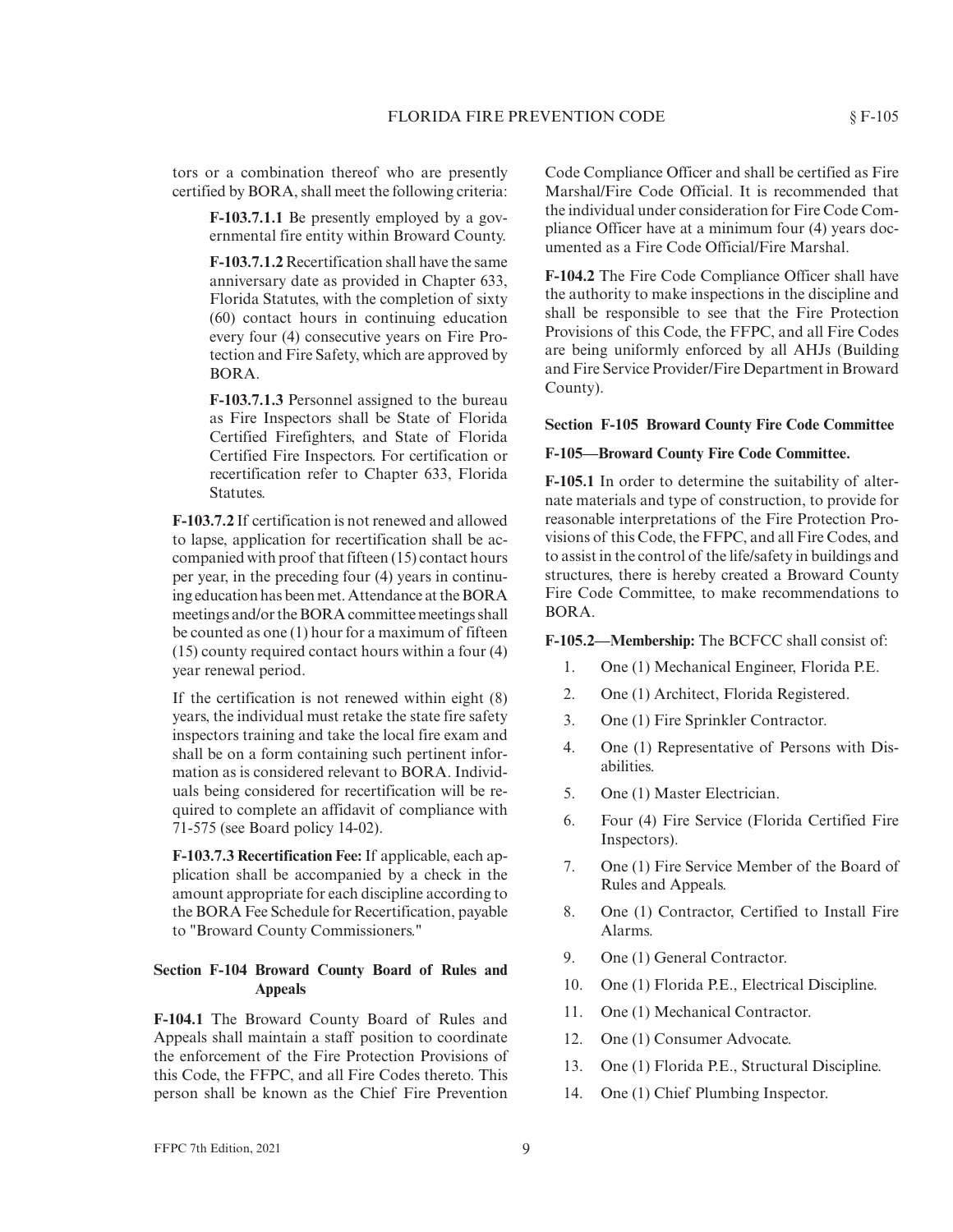**F-105.3** Membership, such as membership of the BCFCC, will be for one (1) year (with members being able to succeed themselves through reappointment by BORA Chairperson). The Chairperson of BORA will select all members, including the Chairperson of the BCFCC. The Chairperson of the BCFCC shall be a Fire Service member of BORA.

**F-105.4** Appeals from the Decisions of the Fire Chief and/or Building Official:

**F-105.4.1** The BCFCC shall review all appeals from the decisions of the Fire Chief and/or Building Official wherein such decision is on matters regulated by the Fire Protection Provisions of this Code, the FFPC, and all Fire Codes. Appeals can be submitted by any person who has reason to believe they have been subjected to unreasonable enforcement of the Fire Protection Provisions of this Code, the FFPC, and all Fire Codes.

**F-105.4.2 Procedures for Appeals.** The BCFCC shall review the appeal prior to hearing by BORA and shall make recommendations to BORA for resolution of the appeal. BORA shall then hear the appeal and make a final ruling.

**F-105.4.3** Decisions by the Board related to an appeal of the FFPC can be challenged by submitting a request for a Declaratory Statement to the State Fire Marshal's Office.

**F-105.5—Procedures in County Court/Code Enforcement Board.** When charges are filed based upon a violation under this Code, such charges, prepared under the direction of the city, state, or county attorney and shall be heard by a county judge or Code Enforcement Board, within the time prescribed under county court procedures or Code Enforcement Board. Such conditions shall constitute an immediate danger to life.

# **Section F-106 Authority Fire Chief, Fire Marshal/Fire Code Official, or his/her duly authorized representative**

#### **F-106 Authority:**

**F-106.1** The Fire Chief, Fire Marshal/Fire Code Official, or their duly authorized representative shall investigate the origin, cause, and circumstances of every fire occurring within their AHJ. Such investigation shall begin immediately upon the occurrence of a fire, and the Fire Chief, Fire Marshal/Fire Code Official, or their duly authorized representative shall be immediately notified of the facts. The Fire Chief, Fire Marshal/ Fire Code Official, or their duly authorized representative shall take charge immediately of the physical evidence and shall notify the proper authorities designated by law to pursue the investigation of such matters. The Fire Chief, Fire Marshal/Fire Code Official, or their duly authorized representative shall further cooperate with the authorities in the collection of evidence and in the prosecution of the case.

F-106.2—Notices and Orders. The Fire Chief, Fire Marshal/Fire Code Official or Fire Code Manager/Administrator, or their duly authorized representative shall issue all necessary notices or orders to ensure compliance with the Fire Protection Provisions of this Code, the FFPC, and all Fire Codes.

**F-106.2.1** A building, structure, occupancy, premises, or vehicle shall not be used when in violation of the Fire Protection Provisions of this Code, the FFPC, and all Fire Codes.

**F-106.2.2 Unlawful Continuance of Fire/Life Safety Hazard:** Any person or persons operating or maintaining any occupancy, premises or vehicle subject to this Code who shall permit any fire and/or life safety hazard to exist on premises or property under their control, and who shall fail to take immediate action to abate such hazards, when ordered or notified to do so by the Fire Chief, Fire Marshal/Fire Code Official, or their duly authorized representative, shall be guilty of a second degree misdemeanor. Criminal enforcement of the Fire Protection Provisions of this Code, the FFPC, and all Fire Codes shall remain with local law enforcement departments and officials charged with enforcement of the criminal laws of the State.

**F-106.2.3 Concealed Work:** The Building Official or his/her duly authorized representative and/or Fire Marshal/Fire Code Official or their duly authorized representative may order portions of the structure frame of a building and/or structure to be exposed for inspection when, in his/her opinion, there is a good reason to believe that a building or portion thereof is in an unsafe or dangerous condition or that there is willful or negligent concealment of a violation of this Code, the Fire Protection Provisions of this Code, the FFPC, and all Fire Codes.

#### **F-106.3—Removal or Destruction of Signs or Tags:**

**F-106.3.1** It shall be unlawful to remove or tamper with any seal, warning tag, or lock placed on an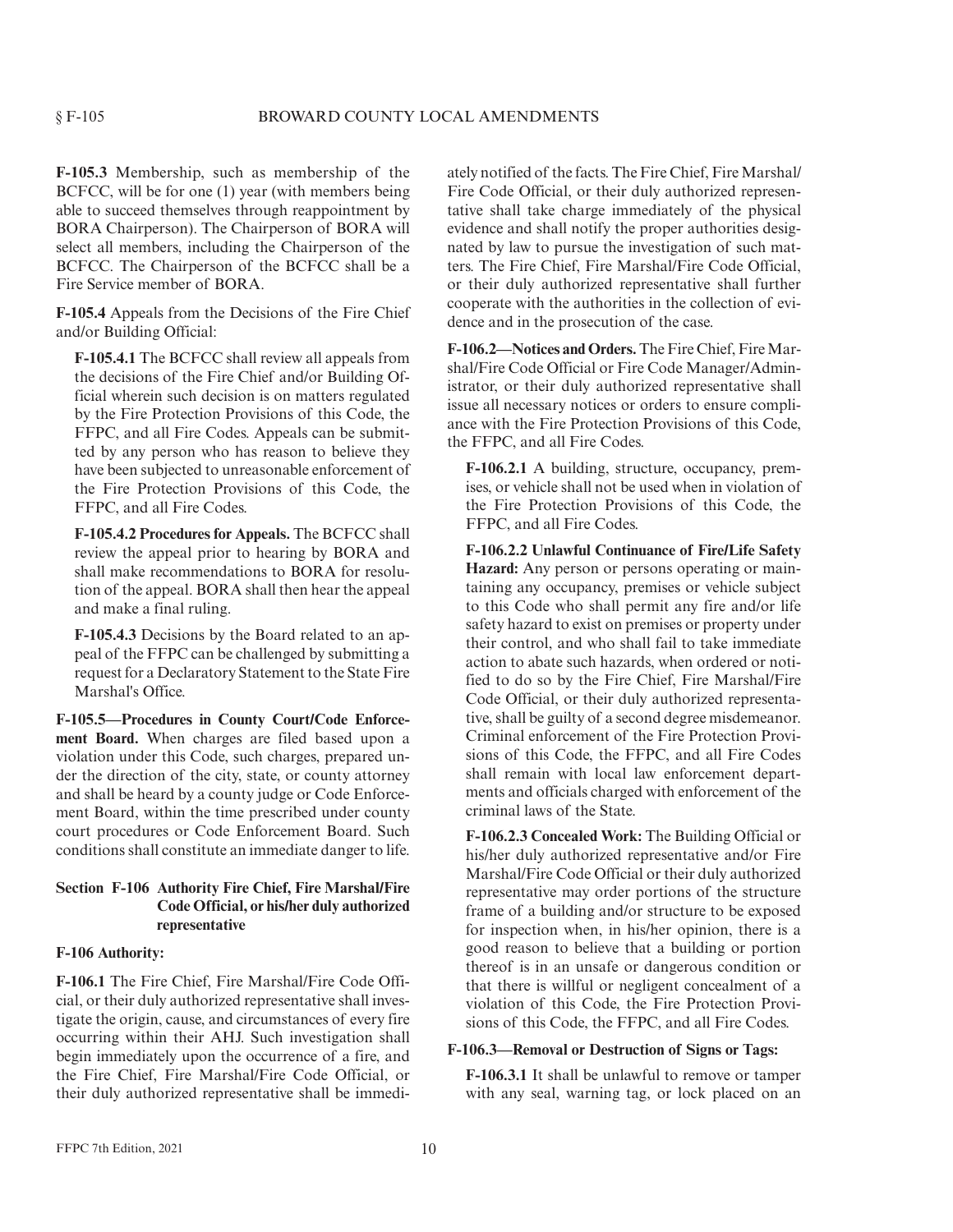article, appliance, vehicle, meter, tank, or building by the building department or the Fire Service Provider/Fire Department, without first obtaining permission to do so by the AHJ.

**F-106.3.2** It shall be unlawful for any person to tamper with or change the position of any utility valve, switch, wiring, piping, meter, or connection, or alter any utility service in any way, unless properly authorized to do so.

#### **Section F-107 Standby Fire Watch**

#### **F-107—Standby Fire Watch:**

**F-107.1** Whenever in the opinion of the Fire Chief, Fire Marshal/Fire Code Official, or their duly authorized representative, when a potentially hazardous condition or a reduction in life safety features, due to the number of persons, or the nature of the performance, exhibition, display, contest or activity, the Fire Chief or their duly authorized representative may require the owner, agent or lessee to employ one (1) or more certified Fire Inspectors or Firefighters, as required and approved by the Fire Chief, to be on duty at such place. Said Fire Inspectors/Firefighters shall be subject to the Fire Chief's and/or their duly authorized representative orders at all times, when so employed, and remain on duty during the times such places are open to the public, or when such activity is being conducted. The Fire Chief may allow the use of other trained individuals to serve as an alternative to a Fire inspector/Fire Fighters requirement. Before each performance or the start of such activity, said Fire Inspector/Firefighter or others allowed by the Fire Chief shall inspect all required fire/ life safety equipment, to ensure that such equipment is in proper working order, and shall keep diligent watch for any emergency that should arise. Should any emergency arise, the Fire Inspector/Firefighter or others allowed by the Fire Chief shall take whatever action necessary to protect the occupants and public from injury or any life-threatening condition.

#### **Section F-108 Tents, Membrane Structures, Temporary Structures and Uses**

#### **F-108—Tents and Membrane Structures**

**F-108.1** For the purpose of this Section, a place of assembly shall include any circus, sideshow, carnival, tent show, theater, skating rink, dance hall or any other exhibition, production, engagement or offering, or other place of assembly in or under which fifty (50) or more persons may gather for any purpose.

**F-108.1.1 General.** The Building Official or Fire Code Official is authorized to issue a permit for the erection of temporary structures such as seats, canopies, tents and fences used in construction work or for temporary purposes such as reviewing stands. Such permits shall be limited as to time of service, but shall not be permitted for more than one hundred eighty (180) days. Such structures shall be completely removed upon the expiration of permit. a) Temporary structures, such as tents with sides, exceeding one hundred (100) square feet, and canopies without sides exceeding two hundred twenty-five (225) square feet, containing occupancy or operations that could present a life safety hazard to occupants and/or the general public based on the opinion of the Fire Code Official, shall be required to have a permit issued in conformance with permitting section of Chapter 1 and this Code and be in conformance with the Life Safety provisions of this Code and the Florida Building Code.

# **F-108.1.2 Reserved.**

**F-108.1.3 Conformance.** Temporary structures and uses shall conform to the structural strength, fire safety, means of egress, accessibility, light, ventilation and sanitary requirements of this Code and the FFPC as necessary to ensure public health, safety and general welfare.

**F-108.2—Parking of Vehicles.** Automotive equipment that is not necessary to the operation of the tent show performance shall not be parked within twenty (20) feet of the tent or membrane structure. No other automotive equipment or internal combustion engines shall be located within fifty (50) feet of the tent except upon a public street.

#### **F-108.3—Smoking and Open Flame.**

**F-108.3.1** An approved receptacle for the disposal of lighted smoking materials shall be provided at all entrances to tents and membrane structures.

**F-108.4—Fire Extinguishers and other Fire-Protection Equipment:** Fire extinguishers and other fire protection equipment shall be provided in every tent or membrane structure as follows:

**F-108.4.1** A minimum of one (1) 4A-10B:C type extinguisher shall be provided in every tent or air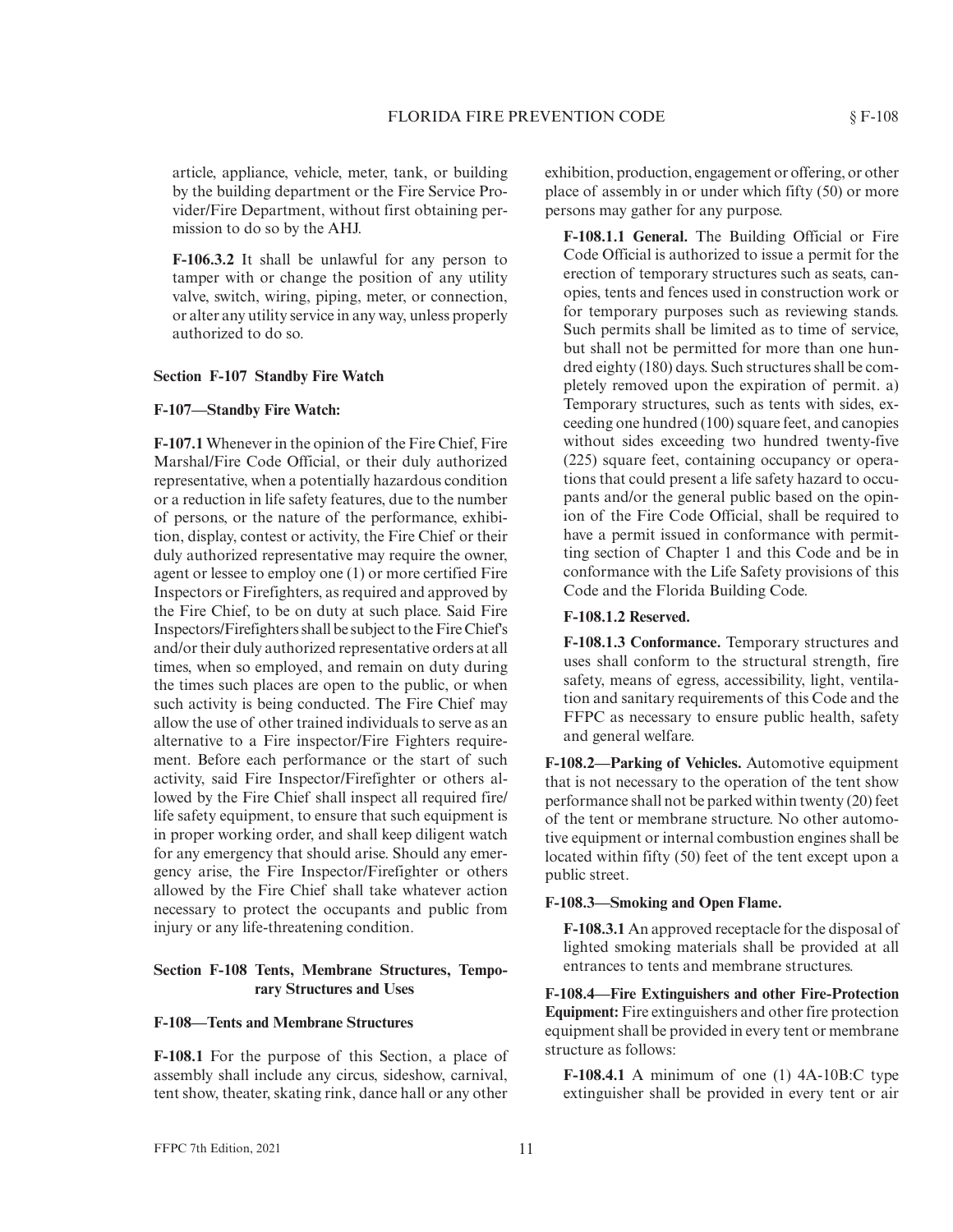supported structure having a floor area less than two thousand (2,000) square feet and also one (1) in each additional two thousand (2,000) square feet or fraction thereof.

**F-108.4.2** At least one (1) 40-B:C type fire extinguisher shall be provided for each power generator or transformer and at locations where flammable or combustible liquids are used, stored or dispensed.

**F-108.5—Storage of Flammable or Combustible Liquids:** Flammable or combustible liquid shall not be stored in a tent or membrane structure nor less than fifty (50) feet from any tent or membrane structure.

**F-108.6—Housekeeping:** Hay, straw, trash and other flammable material shall not be stored less than thirtyfive (35) feet from any tent or membrane structure, except as authorized by the authority having jurisdiction.

#### **F-108.7—Seating Arrangements:**

**F-108.7.1 Bonding of chairs.** All loose seats, folding chairs or similar seating facilities that are not fixed to the floor shall be bonded together in groups of not less than six (6).

#### **Exceptions:**

- (1) When not more than five hundred (500) such seats, chairs or facilities are provided, bonding thereof may be deleted.
- (2) The bonding of chairs shall not be required when tables are provided, as when the occupancy is used for dining or similar purposes.

**F-108.7.2** Securing of chairs, folding and telescoping seat seating, reviewing stands, grandstands, and bleachers shall be in accordance with NFPA 102.

#### **F-108.8—Awnings, Tents and Canopies:**

**F-108.8.1** Awnings, tents, canopies, and similar products whether attached or detached from a building shall have a flame spread rating of twenty-five (25) or less.

# **F-108.9—Vehicular Access:**

**F-108.9.1** Fire access roads shall be surfaced with solid pavement, grass turf reinforced by concrete grids, or by similar type surfaces approved by the authority having jurisdiction, designed to accommodate fire apparatus weighing a minimum of thirtytwo (32) tons.

**F-108.9.2** Buildings having ramps and/or elevated roadways shall have posted weight limit signs showing maximum load capacity.

#### **F-108.10—Vehicles on Display:**

**F-108.10.1** When vehicles are on display inside any occupancy group other than an automobile show room it shall comply with the provisions listed in NFPA 1, 20.1.5.5.4.12.

**Section F-109 Reserved**

**Section F-110 Reserved**

# **Section F-111 Test Criteria for Mechanical Smoke Control Systems**

**F-111—Initial Acceptance Test Criteria and Periodic Testing of Mechanical Smoke Control Systems:** Test Criteria for Mechanical Smoke Control Systems shall be stated on the mechanical plans.

**F-111.1** The following shall receive notice from the Mechanical Contractor so that they may witness the system's performance test:

**F-111.1.1** Fire Service AHJ.

**F-111.1.2** Building Department (Mechanical) AHJ.

**F-111.1.3** Periodic Testing: All smoke control systems shall be retested as per the provisions found in the FFPC by a firm (test and balance) possessing a certificate of competency as a test and balance contractor for smoke control systems as required in Broward County Ordinances, Chapter 9 and Broward Local Administrative Provisions Chapter 1 of the FBC and shall be approved by the local AHJ. The smoke control system shall be retested without smoke, in both the manual and automatic modes per the sequence of operation. The annual periodic testing and balancing results shall be provided in a certified test and balance report to the Fire Service Provider/ Fire Department AHJ, who shall consult with the Chief Mechanical Inspector

At a minimum the annual periodic test report shall contain the following information;

> 1) All smoke control system air movement equipment and if operating as intended.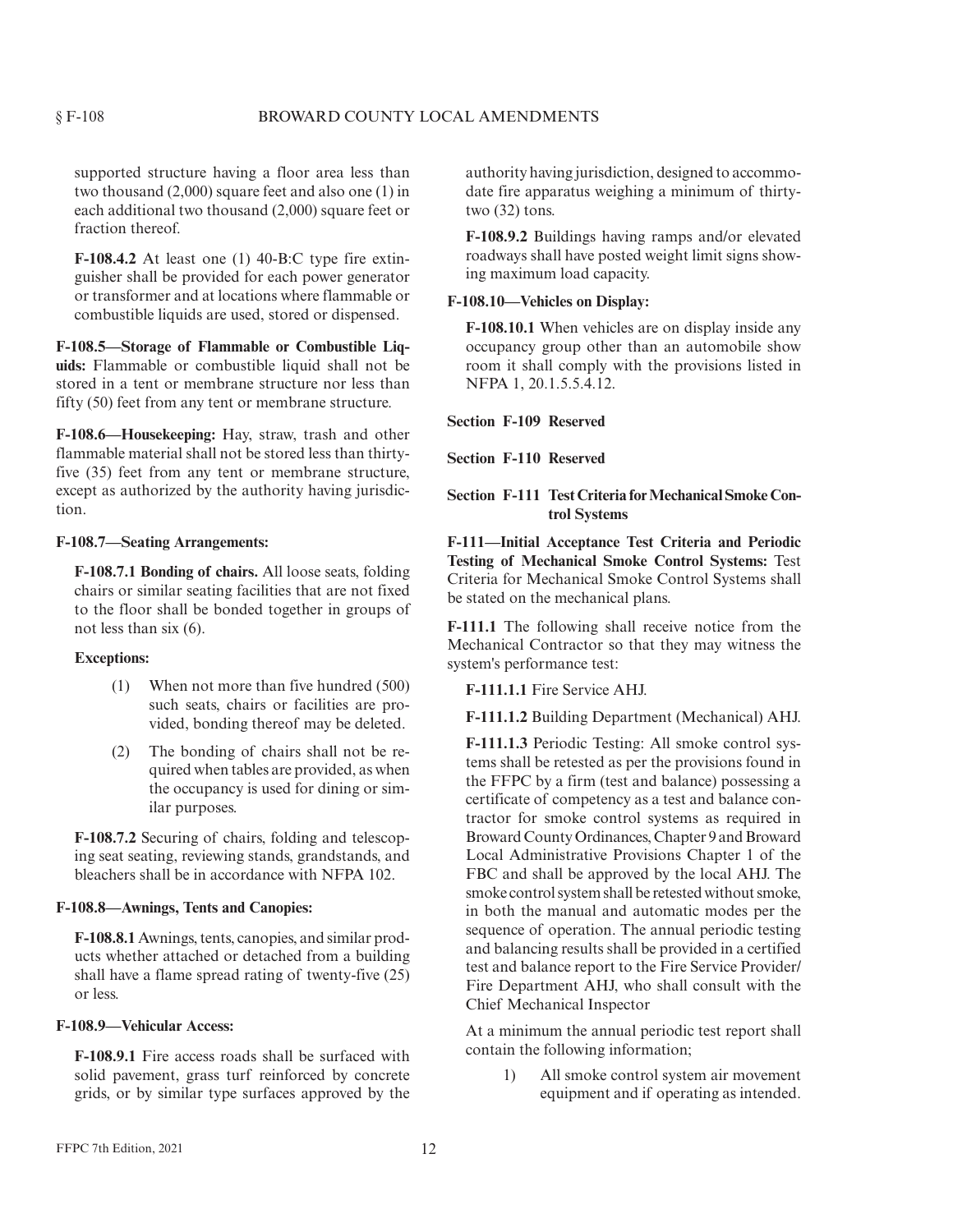- 2) Retest voltage.
- 3) Retest amperage.
- 4) Retest RPM if applicable.
- 5) All smoke control system control dampers shall be identified and if operating as intended.
- 6) All smoke zone differential pressures at egress exit doors (egress doors shall have no more than thirty (30) lbf on break and fifteen (15) lbf on swing).

#### **Section F-112 Automatic Sprinklers Required**

#### **F-112—Automatic Sprinklers Required:**

**F-112.1** Fire flow testing of a water supply for an Automatic Fire Protection Systems (AFPS) and/or Standpipe System using water as an extinguishing agent for new and existing buildings and structures shall be in accordance with NFPA 291, Recommended Practice for Fire Flow Testing and Marking of Hydrants, Florida Administrative Code (FAC) 69A-60.

**F-112.2** The following occupancies shall be protected throughout by an approved automatic sprinkler system installed in accordance with NFPA 13.

> **F-112.2.1 Storage.**In existing storage occupancies (other than parking garages and highpiled combustible storage) used for the storage of combustible goods or merchandise and exceeding twenty thousand (20,000) square feet per floor.

> **F-112.2.2 Industrial Occupancies:** All existing industrial occupancies exceeding fifteen thousand (15,000) square feet per floor.

#### **F-112.3—Reserved.**

**F-112.4** Where automatic fire sprinkler systems are installed, the location of the Fire Service Provider/Fire Department connection shall be approved by the Fire Service Provider/Fire Department having jurisdiction.

#### **F-112.5—Limited Access Structures.**

**F-112.5.1** Where automatic fire sprinklers are installed in new Mini Storage Buildings, fire department emergency access openings acceptable to the AHJ shall also be provided. The emergency access openings shall not be less than the dimensions referenced in the Life Safety Code for Underground and Limited Access Structures.

# **Section F-113 Corridors**

Where exterior corridors or exterior balconies serving as a required means of egress are enclosed on both sides and above, and the length of the enclosure along the long axis is twenty-five (25) feet or more, fireresistivity of walls and the protection of openings therein shall be required as if such corridors or balconies were enclosed interior corridors.

#### **Section F-114 Reserved**

**Section F-115 Reserved**

**Section F-116 Flammable and Combustible Liquids**

**F-116—Flammable and Combustible Liquids.**

**F-116.1—Underground Storage and Dispensing of Flammable/Combustible Liquids:** Underground tanks used to store flammable liquids shall bear an Underwriters' label or equivalent testing agency. Tank capacity for underground installations shall be limited to thirty thousand (30,000) gallons or less. Any tank to be installed shall be jointly approved in writing by the Fire Chief, Building Official, the director of zoning, and/or their duly authorized representative, after an appropriate review has been conducted. Such review includes, but is not limited to, an analysis of the proposed installation, location, distance separations, types of occupancies in the vicinity, tank corrosion protection and construction, and applicable zoning restrictions. The maximum storage capacity in any one location shall not exceed an aggregate total of one hundred thousand (100,000) gallons unless approved by the local Fire Code Official. Any property or facility requesting installation of tanks exceeding an aggregate capacity of sixty thousand (60,000) gallons of flammable liquids shall comply with the following additional requirements:

1) The property must be of suitable size, shape and topography to allow for the safe installation of the proposed tanks and be in compliance with location requirements identified in other sections of the NFPA, state and local fire codes; and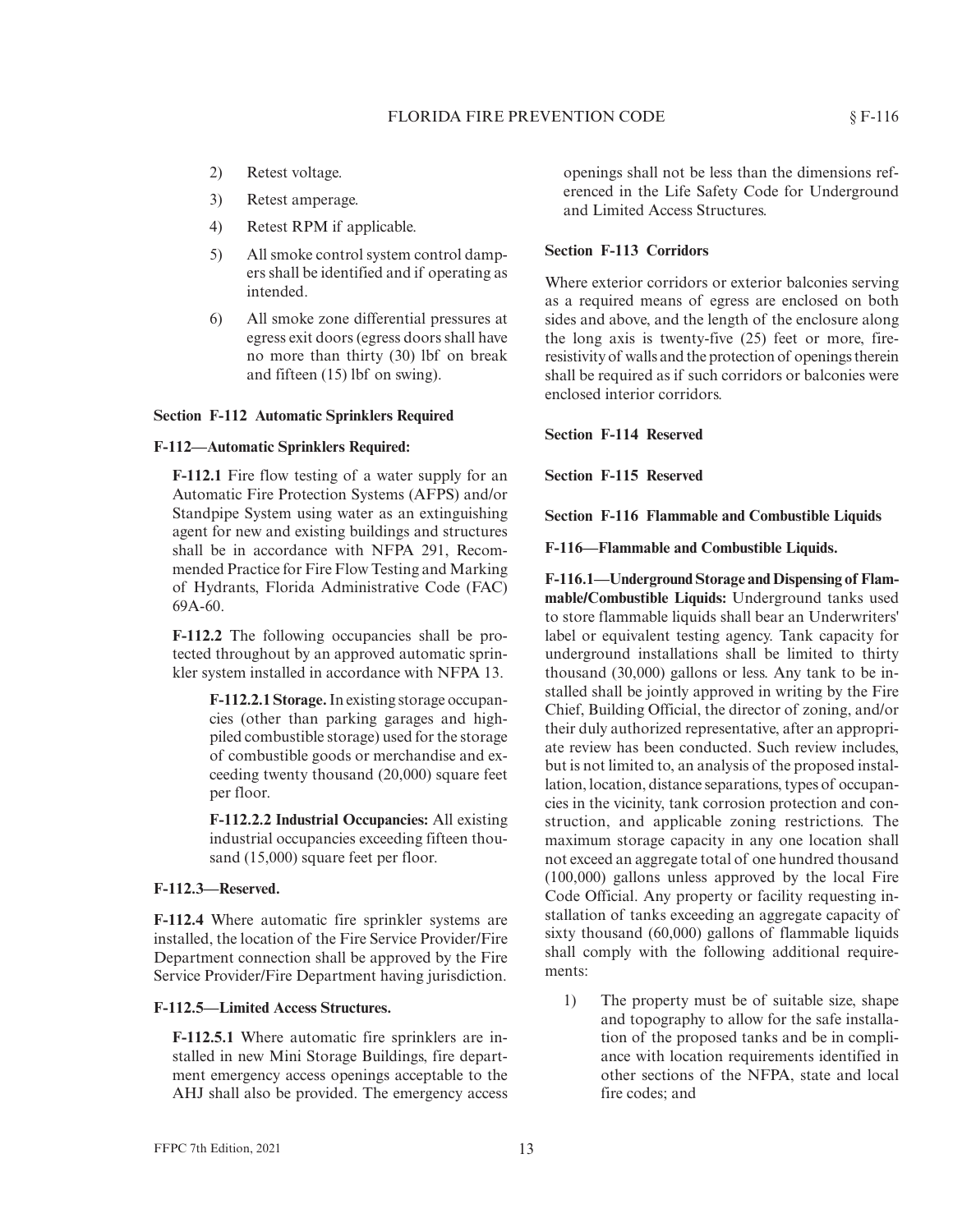- 2) The facility must have an attendant on site during hours of operation; and
- 3) The facility must be continuously monitored, either by an on-site attendant or a third party when the facility is not in operation; and
- 4) The operator must provide evidence of an employee training program for on-site attendants that educates concerning all on-site equipment, including life safety equipment and emergency response procedures; and
- 5) The facility must provide additional emergency shut-off stations for ready accessibility by on-site attendants and the public; and
- 6) Station operator shall submit an emergency response plan for review and approval prior to issuance of permits for operations of the facility. The emergency response plan shall, at a minimum, provide emergency contact information and notification requirements, fire prevention and control equipment employed at the site, monitoring requirements and plans and procedures for mitigating release of hazardous materials, as well as all other information required by applicable governing and permitting agencies.

When flammable liquids are stored in more than one location, tanks shall not be interconnected between locations.

**Exception:** Broward County Office of Transportation's Transit Operations and municipal, county and special districts having underground bulk fuel storage facilities shall comply with the provisions of NFPA 30. Aggregate Limitations of Flammable and Combustible Liquids as per the F-116.1 shall not apply. Permit shall be reviewed for compliance by the local Fire Service Provider/Fire Department having Jurisdiction.

**F-116.1.1** Underground tanks out of service for a period of one (1) year shall be removed. Underground tanks may be abandoned in place only if approved by the Fire Service Provider/Fire Department having jurisdiction.

# **F-116.2—Storage and Use on Site of Combustible Liquids Used for Fixed Equipment Shall Be Under the Following Requirements:**

**F-116.2.1** Aboveground installation of single-wall tanks shall comply with NFPA 30 and the following additional requirements:

> **F-116.2.1.1** Above ground tanks having a capacity in gallons greater than ten thousand (10,000) shall be approved by zoning and local AHJ.

> **Exception:**Municipal, County and Special Districts installing aboveground fuel storage tanks for fixed equipment for providing governmental services. Permit shall be reviewed for compliance by the local Fire Service Provider/Fire Department AHJ.

> **F-116.2.1.2** Tanks shall be surrounded with an embankment or impervious dike not less than four (4) feet high and capable of holding not less than one and one-half (1½) times the capacity of the tank surrounded. Embankments or dikes shall be continuous, with no opening for piping or roadways.

**F-116.2.2** All aboveground storage tanks shall be identified by a suitable sign which will state type of fuel and capacity of the tank.

**F-116.2.3** Tanks used for stationary combustion engines and gas turbines shall comply with NFPA 37, as adopted in FAC 69A-60, Standard for the Installation and Use of Stationary Combustion Engines and Gas Turbines.

**F-116.2.4** Distance separation between aboveground storage tanks and property lines and buildings shall be as specified in Table F-116.2.4 below:

|               | To line of  |            |              |
|---------------|-------------|------------|--------------|
|               | adjoining   |            |              |
|               | unprotected |            |              |
|               | building or |            |              |
|               | property    | To line of | To line of   |
|               | which may   | adjoining  | existing     |
| $Capacity$ in | be built    | protected  | frame build- |
| Gallons       | upon        | buildings  | ings         |
| 1,000         | 12 feet     | 8 feet     | 20 feet      |
| 2,000         | 20 feet     | 15 feet    | 40 feet      |

**Table F-116.2.4**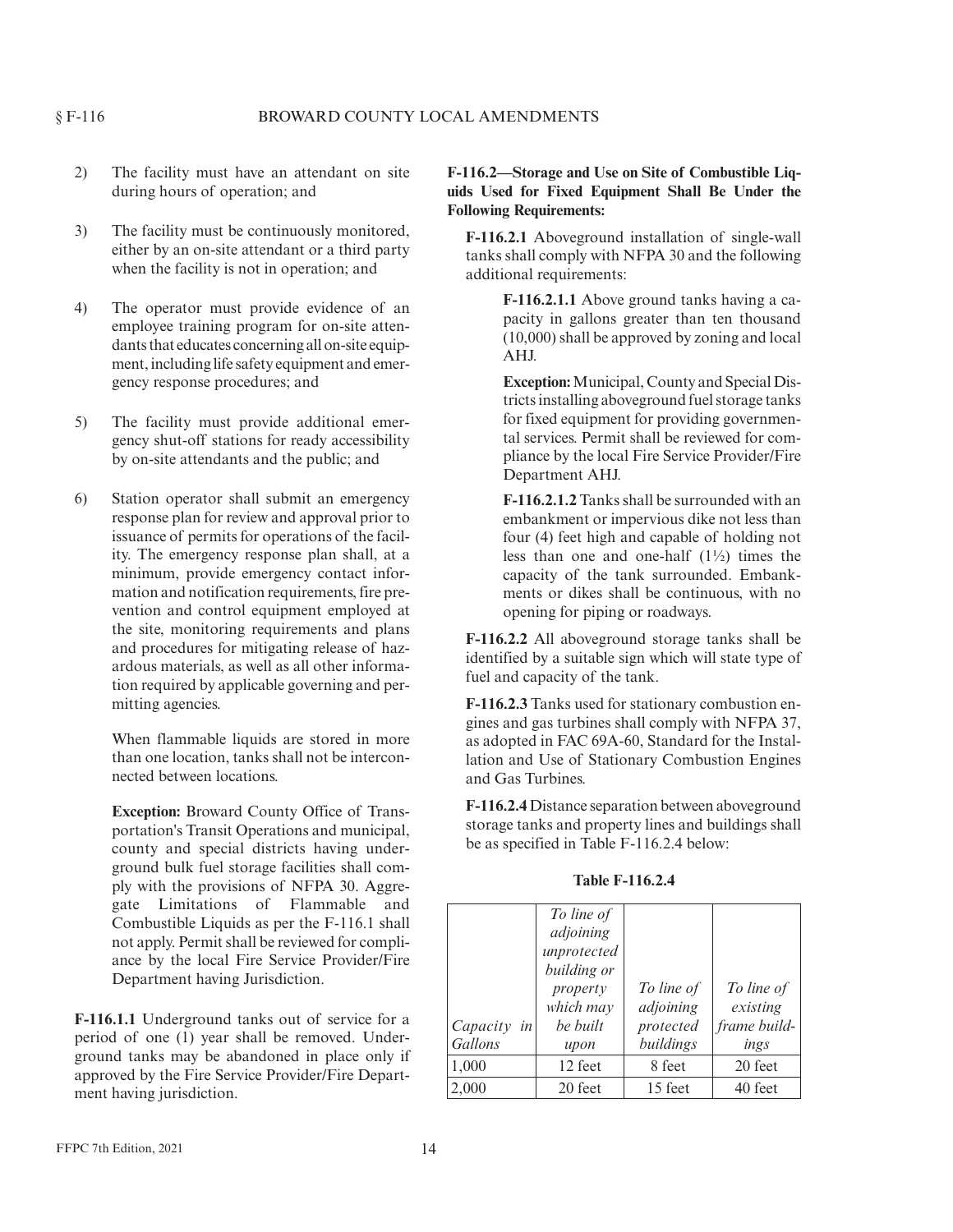#### FLORIDA FIRE PREVENTION CODE \§F-116

| $Capacity$ in<br>Gallons | To line of<br>adjoining<br>unprotected<br>building or<br>property<br>which may<br>be built<br>upon | To line of<br>adjoining<br>protected<br>buildings | To line of<br>existing<br>frame build-<br>ings |
|--------------------------|----------------------------------------------------------------------------------------------------|---------------------------------------------------|------------------------------------------------|
| 3,000                    | 20 feet                                                                                            | 15 feet                                           | 40 feet                                        |
| 10,000                   | 30 feet                                                                                            | 20 feet                                           | 50 feet                                        |

**F-116.3—Aboveground Storage for Dispensing of Flammable and Combustible Liquids from UL listed 142 (double wall), 2085 or Equivalent Tanks:**

**F-116.3.1** Aboveground storage of flammable and combustible liquids shall be approved by the Fire Chief, Building Official, and/or their duly authorized representative after an appropriate review has been conducted. Such review includes, but is not limited to, an analysis of the proposed installation, location, distance separations, types of occupancies in the vicinity, tank corrosion protection and construction, and applicable zoning restrictions. The maximum storage capacity in any one location shall not exceed an aggregate total of twelve thousand (12,000) gallons. Aboveground storage of flammable and combustible liquids shall comply with the following regulations:

**Exception:** Municipal, county and special districts having aboveground fuel storage facilities shall comply with the provisions of NFPA 30. Aggregate Limitations of Flammable and Combustible Liquids as per F-116.3.1 shall not apply. Permit shall be reviewed for compliance by the local Fire Service Provider/Fire Department AHJ.

> **F-116.3.1.1**The provisions in this Section shall not supersede any zoning standard that might regulate or eliminate the use of aboveground storage tanks.

> **F-116.3.1.2** Aboveground Tanks containing flammable and combustible liquids shall be in approved fire resistive tank enclosure assemblies.

> > **F-116.3.1.2.1** A fire resistive tank enclosure assembly storing flammable liquids shall consist of a tank bearing an Underwriters' label 142, 2085 or an equivalent testing criteria by an approved testing

agency. A single tank or combination of tanks shall not exceed twelve thousand  $(12,000)$  gallons at one  $(1)$  site.

**F-116.3.1.3** The tank assembly shall be installed upon a minimum four-inch slab, meeting requirements of the manufacturer's specifications. Each tank assembly shall be anchored to withstand uplifting by flooding or storm surges, including when the tank is empty.

**F-116.3.1.4** Area around tank assembly shall be maintained free of combustible waste, debris and all types of storage. Any tank assembly exposed to vehicular traffic shall have collision barrier posts installed on all corners and sides so exposed and shall not be spaced more than four (4) feet apart, center to center. Fire Marshal/Fire Code Official, or their duly authorized representative, may require the installation of collision barrier posts, even if the clearance guidelines can be achieved.

**F-116.3.1.5** Dispensing devices are allowed to be installed on top of the tank enclosure assembly. Any such device dispensing Class 1 liquids shall have installed on the fill hose, a UL listed emergency breakaway device designed not to lose liquid from either side of the breakaway point. All product piping attached to the tank enclosure assembly shall be double walled, contain a sheer valve or equivalent, and shall be installed by an authorized pollutant storage system specialty contractor. External piping leading away from the tank shall have a valve located within six (6) inches to the shell of the tank. Approved antisiphon devices shall be installed at each connection of piping to a tank when such piping extends below the level of the top of such tanks both internally and externally. All underground pipe work shall be uncovered until inspected by building and Fire Service Provider/Fire Departments, and other regulatory agencies.

**Exception:** Factory installed piping does not have to be installed by an authorized pollutant storage system specialty contractor.

**F-116.3.1.6**Aboveground tank assemblies temporarily out-of-service for a period not exceeding ninety (90) days shall immediately have the fill, gauge openings and pump suction capped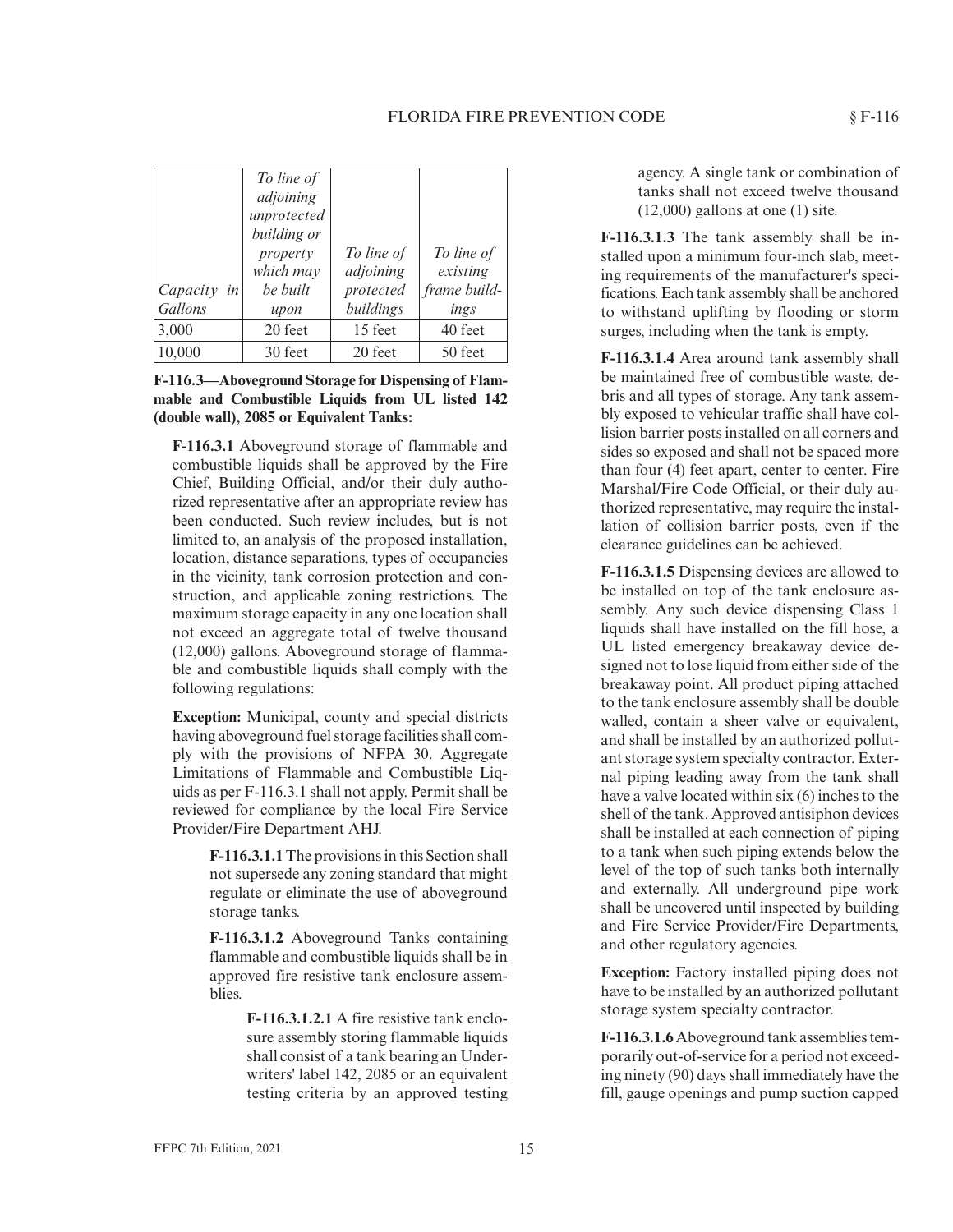and secured against tampering. The vent lines shall be left open. Aboveground tank assemblies out-of-service for a period exceeding ninety (90) days, shall be removed. The property owner or agent shall notify the Fire Service Provider/ Fire Department of any tanks out-of-service greater than ninety (90) days.

**F-116.4** Only Labeled and Listed Pumps Shall Be Used; Gravity Flow Pumps Are Prohibited. Fuel shall be drawn from aboveground storage tanks by pumps bearing the label of an Approved Testing Laboratory, such as Underwriters Laboratories, Inc. The use of pressure systems or gravity flow type pump systems is prohibited.

#### **Section F-117 Dispensing Areas**

**F-117.1** Dispensing areas shall be provided with a vehicular driveway constructed of reinforced concrete. It shall be sloped to allow any accidental discharge from the dispensing of fluid to flow away from the dispenser or any building, and shall be subject to the approval of the Fire Marshal/Fire Code Official, or their duly authorized representative. This driveway shall be a minimum of twelve (12) feet wide and twenty (20) feet long, minimum. In every case, this driveway shall be large enough that the fuel hose, when fully extended, does not reach the far edge of the driveway.

**F-117.2** A fire extinguisher with a minimum classification 4A-60BC shall be provided and so located that it will be not more than one hundred (100) feet from any pump, dispenser, or fill-pipe opening.

# **Section F-118 Flammable Liquid Storage at Port Everglades and the Fort Lauderdale-Hollywood International Airport**

**F-118.1** Aboveground storage of flammable liquids shall be permitted at Port Everglades and the Fort Lauderdale-Hollywood International Airport ("Airport"). All tank locations at the Airport shall be approved by the Broward County Fire Marshal/Fire Code Official, or their duly authorized representative, prior to the issuance of a permit to erect or install a tank.

**F-118.2** All flammable liquid storage tanks at Port Everglades shall be constructed, installed and maintained in accordance with the Port Everglades Tariff Number 12 amendments thereto and reissues thereof.

#### **Section F-119 Liquefied Petroleum Gases**

**F-119.1—Scope.** This Section shall apply to the storage, handling and transportation of liquefied petroleum gas and the installation of all equipment pertinent to systems for such uses in addition to the requirements stated in NFPA-58, Storage and Handling of Liquefied Petroleum Gases.

**F-119.2—Definition.** Distributing Plant: A facility, the primary purpose of which is the distribution of gas, and which receives LP-Gas in tank car, truck transport or truck lots, distributing this gas to the end user by portable container (packaged) delivery, by tank truck or through gas piping. Such plants have bulk storage (two thousand (2,000) gallons water capacity or more) and usually have container filing and truck loading facilities on the premises. Bulk plants are considered as being in this category. Normally no person other than plant management or plant employees shall have access to these facilities. Additionally, definitions contained in NFPA 58 shall apply.

#### **[F-119.3—Reserved.]**

#### **F-119.4—Location of Containers and Limits:**

**F-119.4.1** All new liquefied petroleum gas storage installation and handling shall be in accordance with NFPA-58, the laws of the State of Florida, and all applicable rules, regulations, and ordinances of the AHJs.

**F-119.4.2** Within the limits established by law restricting the storage of liquefied petroleum gas for the protection of heavily populated or congested commercial areas, the aggregate capacity of any one installation shall not exceed two thousand (2,000) gallons water capacity, except that in particular installations this capacity limit may be altered by the approval of the Fire AHJ after consideration of special features such as topographical conditions, nature of occupancy and proximity to buildings, capacity of proposed tanks, degree of private fire protection to be provided and facilities of the local Fire Department. The storage of liquefied petroleum gas shall conform to the provisions of the local zoning ordinance.

**F-119.4.3** Where a distributing point is allowed, there shall be in attendance a qualified person to make the transfer of liquefied petroleum gas. This person shall have been trained by a licensed gas company and be in possession of documents certi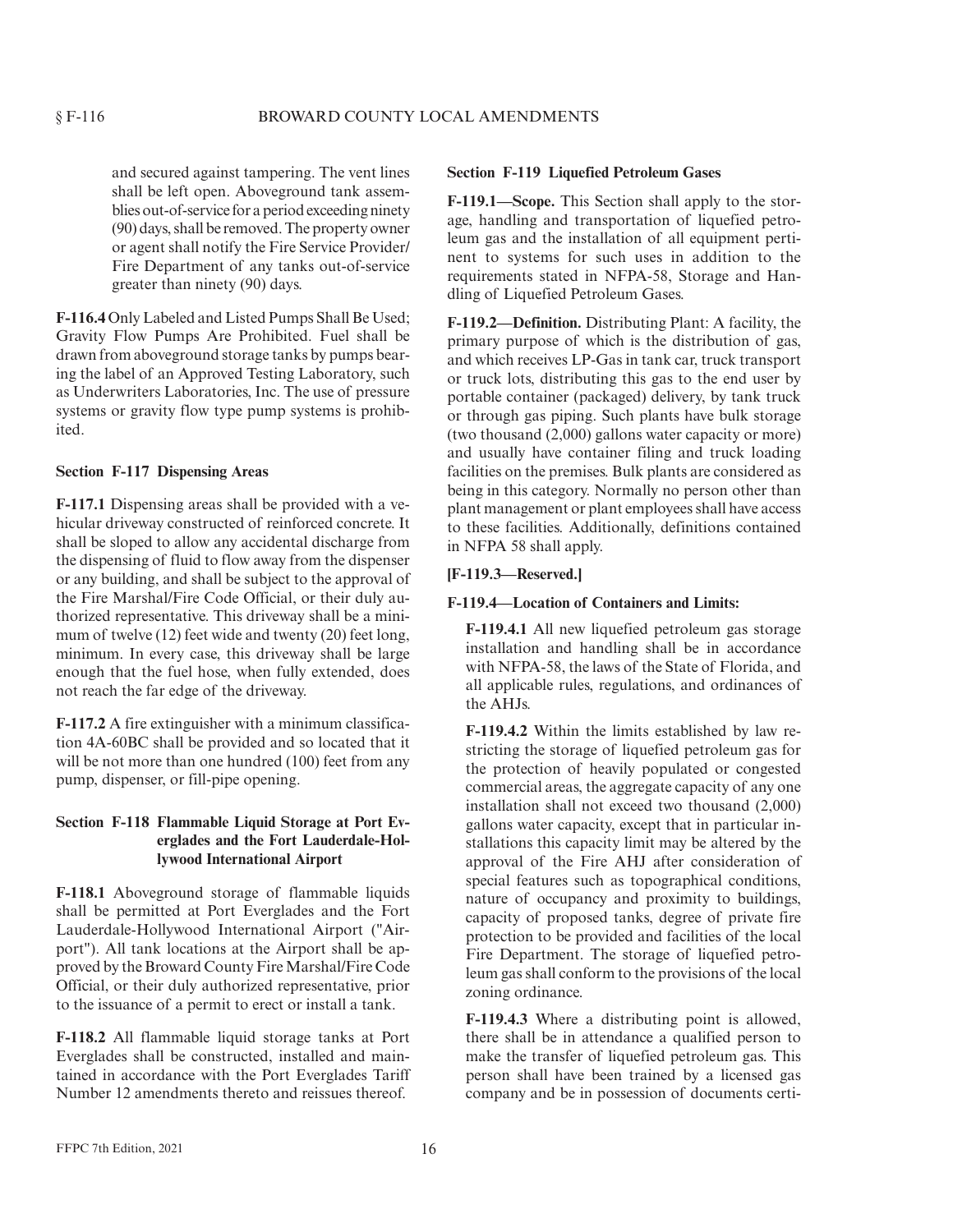fying such training. The owner of the distributing point shall be licensed by Florida Department of Agriculture and Consumer Services Division of Consumer Services.

**F-119.4.4** All plans for installations at distributing points shall be submitted to the AHJs for permits and approval. In addition, plans for locations at distributing points for fixed (stationary) installations of

- 1) Two thousand (2,000) gallons individual water capacity, or
- 2) With the aggregate water capacity exceeding four thousand (4,000) gallons, or
- 3) Any installation, regardless of size, which will be used for resale to the public, shall be submitted to the Florida Department of Agriculture and Consumer Services Division of Consumer Services for approval and proper licensing, and be approved before the installation is started. Other safety precautions shall be adhered to as designated by the Fire Code Official/Fire Marshal, or their duly authorized representative.

**F-119.4.5** An LP Gas storage tank shall not be installed on the same island used for gasoline or diesel fuel dispensing. A minimum distance of twenty-five (25) feet shall be maintained between the LP gas storage tank and the flammable liquid dispensing devices.

**F-119.4.6** A distributing plant, as defined in F-119.2 shall be prohibited unless approved by the Fire Code Official/Fire Marshal or their duly authorized representative, of the jurisdiction.

**F-119.4.7** Multiple container installations with a total storage water capacity of more than one hundred eighty thousand (180,000) gallons (one hundred fifty thousand (150,000) gallons LP-gas capacity) shall be subdivided into groups containing not more than one hundred eighty thousand (180,000) gallons in each group. Such groups shall be separated by a distance of not less than fifty (50) feet, unless the tanks are:

> 1) Buried or mounted in an approved manner, or

- 2) Protected with approved insulation on such areas that may be subject to impingement of ignited gas from pipelines or other leakage, or
- 3) Protected by fire-walls of approved construction, or
- 4) Protected by an approved system for application of water, or
- 5) Protected by other approved means, where one of these forms of protection is provided, the separation shall not be less than twenty-five (25) feet between such container groups.

**F-119.4.8** The storage and transportation of liquefied petroleum gas and the installation of all pertinent equipment shall be installed and maintained in accordance with NFPA-58, and subject to the approval of the Fire Chief, or their duly authorized representative. These orders shall apply to all persons and places within the jurisdiction except as herein provided.

**F-119.5—Parking and Garaging:** Vehicles containing cylinders of liquefied petroleum gases twenty (20) pounds or greater in size are prohibited in public parking garages, this includes LP gas delivery vehicles. Vehicles that are powered by LP gas and meet NFPA 54 for fuel systems are permitted.

#### **F-119.6—Prohibited Use of Liquefied Petroleum Gas:**

**F-119.6.1** Liquefied petroleum gas shall not be used for the purpose of operating any device or equipment unless such equipment or device is approved for use with a liquefied petroleum gas.

**F-119.6.2** Liquefied petroleum gas shall not be released to the atmosphere except through an approved liquid level gauge or other approved device.

#### **F-119.7—Dispensing and Overfilling.**

**F-119.7.1**The dispensing of liquefied petroleum gases shall be performed by a qualified attendant.

> (a) It shall be illegal for any person, firm, corporation, association, club or organization to operate a self-service liquefied petroleum gas dispensing operation which is open to the public.

**F-119.7.2** A person shall not fill or maintain a liquefied petroleum gas container with liquefied petro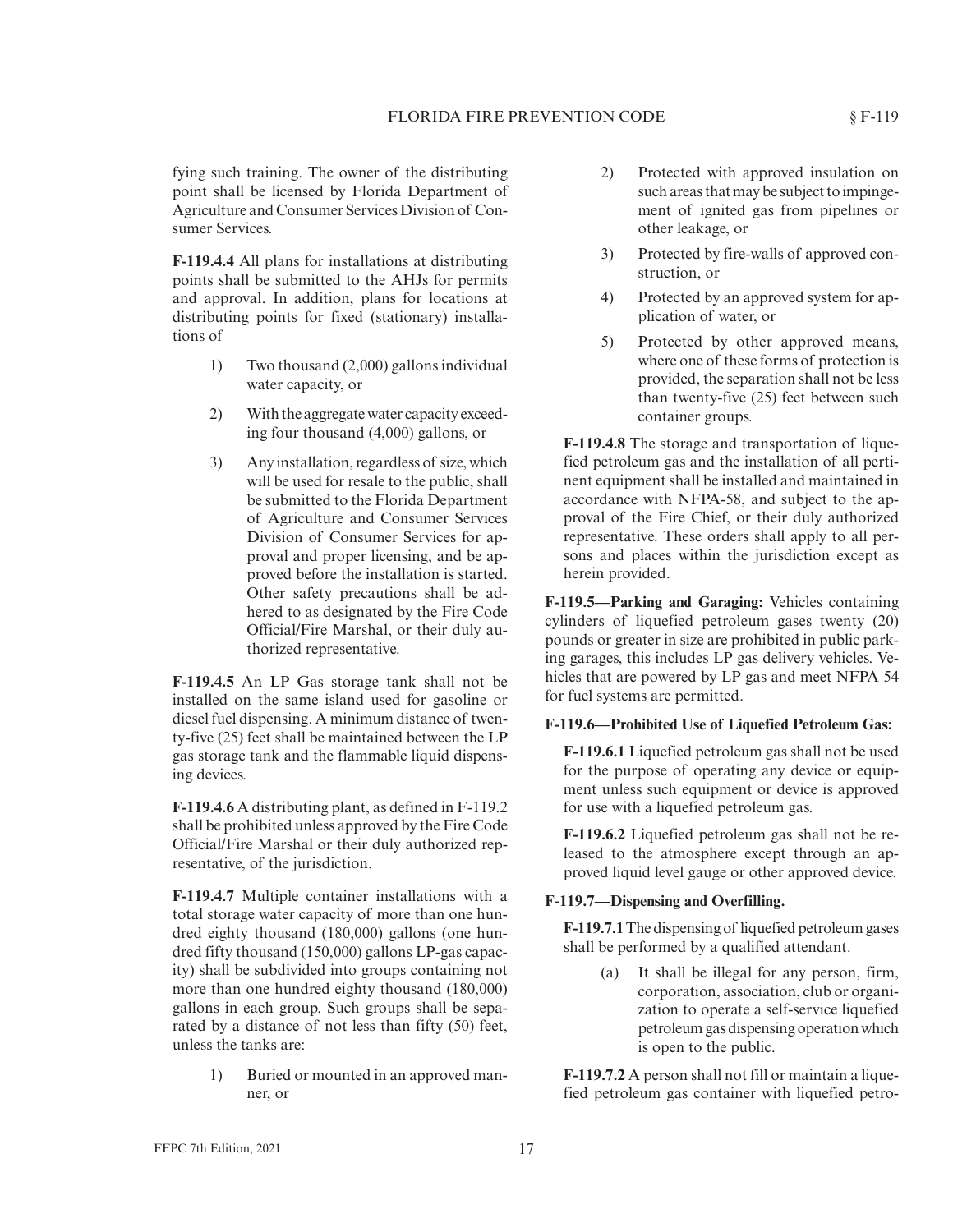leum gas in excess of the fixed outage gauge installed by the manufacturer or the weight stamped on the tank.

# **F-119.8—Safety Devices.**

**F-119.8.1** A person shall not tamper with or make ineffective the safety devices of any liquefied petroleum gas container.

**F-119.8.2** Combustible Gas Detection; In all facilities where combustible gases are piped to an appliance, a combustible gas detection system with an external notification device shall be installed in accordance with NFPA 72. The external notification device shall provide audio and visual notification and have a sign not less than fourteen (14) inches by fourteen (14) inches stating "combustible gas detected, call 911".

# **F-119.9—Abandonment of Liquefied Petroleum Gas Equipment:**

**F-119.9.1** At the discretion of the Authority Having Jurisdiction, whenever the use of liquefied petroleum gas equipment has been discontinued, it may be abandoned in an approved manner within a period of thirty (30) days. However, after ninety (90) days, F-119.9.4 applies.

**F-119.9.2** The following procedures may be used when approved by the Fire Chief or their duly authorized representative.

> **F-119.9.2.1** Removal of all liquefied petroleum equipment.

**F-119.9.2.2** Burn-off content of container.

**F-119.9.3** All service openings shall be capped or plugged after contents have been removed from container.

**F-119.9.4** All LP tanks, abandoned or out of service in excess of ninety (90) days, shall be removed and properly disposed of.

**F-119.10—Hydrogen Fuel for Emergency Power Systems.** Hydrogen stationary fuel cell power systems shall be installed in accordance with NFPA 853 of the current edition. Storage shall be in compliance with NFPA 55 (Storage, Use and Handling of Compressed Gases Cryogenic Fluids in Portable or Stationary Containers, Cylinders and Tanks) for installation.

#### **Section F-120 Fireworks and Sparkler/Novelty Items**

#### **F-120.1—General Requirements.**

**F-120.1.1** The manufacturing of fireworks, sparklers and pyrotechnic materials is prohibited.

**F-120.1.2** The storage of fireworks and pyrotechnic materials is prohibited except as permitted in NFPA 1, Section 65.

**F-120.1.3** Except as hereafter provided, it shall be unlawful for any person, firm, co-partnership or corporation to store, to offer for sale, expose to store, expose for sale, sell at retail, or use or explode any fireworks and/or pyrotechnic materials.

> **F-120.1.3.1** Consumer fireworks can be utilized as per Chapter 791, Florida Statutes on specified holidays.

**F-120.1.4** Approved sparklers per Section 791.013, Florida Statutes, and any wholesaler registered in accordance with Section 791.015, Florida Statutes, as of July 1, 1996, who has obtained all applicable governmental licenses and permits to operate from a permanent structure within Broward County as of July 1, 1996, are exempt from this subsection.

**F-120.1.5** Wholesale exemption sales of fireworks pursuant to Section 791.04, Florida Statutes, shall be prohibited at temporary or seasonal sales sites, and sales sites located in tents, canopies and stands.

#### **F-120.1.6 Permit Requirements and Operator Qualifications.**

**F-120.1.6.1.** Application for permit to operate a display of fireworks or use of pyrotechnics before a proximate audience shall be made in writing on forms provided by the Authority Having Jurisdiction to the Fire Chief, or their duly authorized representative, at least fifteen (15) days in advance of the date of the display. Except as specificallymodified within this Code, outdoor display of fireworks shall be as specified in NFPA 1123. See Section F-120.2 for additional requirements for Outdoor Display of Fireworks on Private Residential Property. See Section F-120.3 for additional requirements for Offshore and Barge Fireworks Displays. Except as specifically modified within provisions of the Fire Protection Provisions of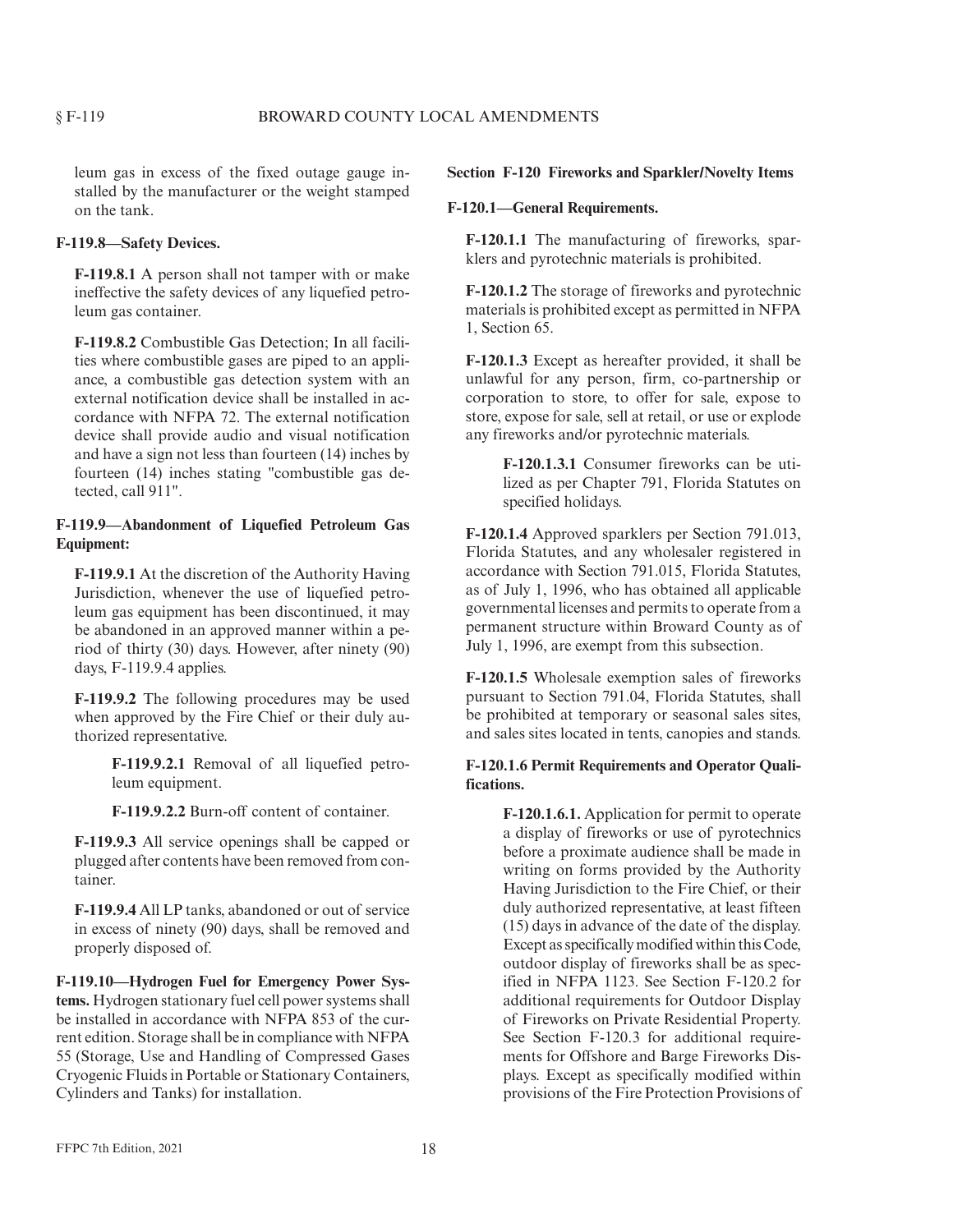this Code, the FFPC, and all Fire Codes, use of pyrotechnics before a proximate audience shall be as specified in NFPA 1126.

> **F-120.1.6.1.1** Before any permit for a pyrotechnic display shall be issued, the person or organization making application shall furnish proof of financial responsibility to satisfy claims for damages to property or personal injuries arising out of any act or omission on the part of such person or any agent or employee thereof, in such amount, character, and form as the Fire Chief, or his/her duly authorized representative, determines to be necessary for the protection of the public.

> > **F-120.1.6.1.1.1** A copy of the certificate of insurance naming the permitting agency as additional insured is required.

**F-120.1.6.1.1.2**Minimum required amount of certificates of insurance for permit issuance is as follows: One million dollars (\$1,000,000.00) for bodily injury, and fifty thousand dollars (\$50,000.00) for property damage, per occurrence.

**F-120.1.6.2**Permit application shall be set forth and contain the following:

> **F-120.1.6.2.1**The name, address and telephone number of the organization sponsoring the display, the supplier of the fireworks, the operator (pyrotechnician) and all assistants.

> **F-120.1.6.2.2** Application shall be signed by the sponsoring organization representative and the operator (pyrotechnician) and approved by Fire Chief or his/her designee.

> **F-120.1.6.2.3** References for the most recent three (3) firework displays supervised and discharged by the designated operator shall be required for review by the AHJ. Said referenced displays shall be similar in size and complexity and will provide contact persons and telephone numbers.

**F-120.1.6.2.4** The date and time of day at which the display is to be held and the duration time for said display. Permits shall not be issued for displays between the hours of 11:00 p.m. and 7:30 a.m.

> **F-120.1.6.2.4.1** Time restrictions stated above may not be applicable on January 1, July 4, and December 31, or any other date where specific permission to operate a display of fireworks is granted by the AHJ.

**F-120.1.6.2.5** The exact location address for the display, event or production.

**F-120.1.6.2.6** A copy of a location site plan with dimensions indicating the exact location planned for the display site and all grounds and facilities at which the event will be held. This plan shall include the location of all structures, audience viewing areas, roads, trees and utilities.

**F-120.1.6.2.7** Operator and assistant qualifications shall comply with the provisions of NFPA 1123 and NFPA 1126.

> **F-120.1.6.2.7.1** The operator shall be responsible for ensuring that a sufficient number of assistants are available on site for the safe storage and conduct of the fireworks display.

> **F-120.1.6.2.7.2** Operators shall be at least twenty-one (21) years of age and all assistants shall be at least eighteen (18) years of age. A copy of a valid driver's license or other valid picture I.D. acceptable to the AHJ shall be provided for all operators and assistants.

**F-120.1.6.2.8** The type and number of fireworks to be discharged.

> **F-120.1.6.2.8.1**Aerial displays: Size and number of each type of burst (single, multiple, etc.)

> > **F-120.1.6.2.8.1.1** All aerial shells, regardless of size, shall be fired using approved elec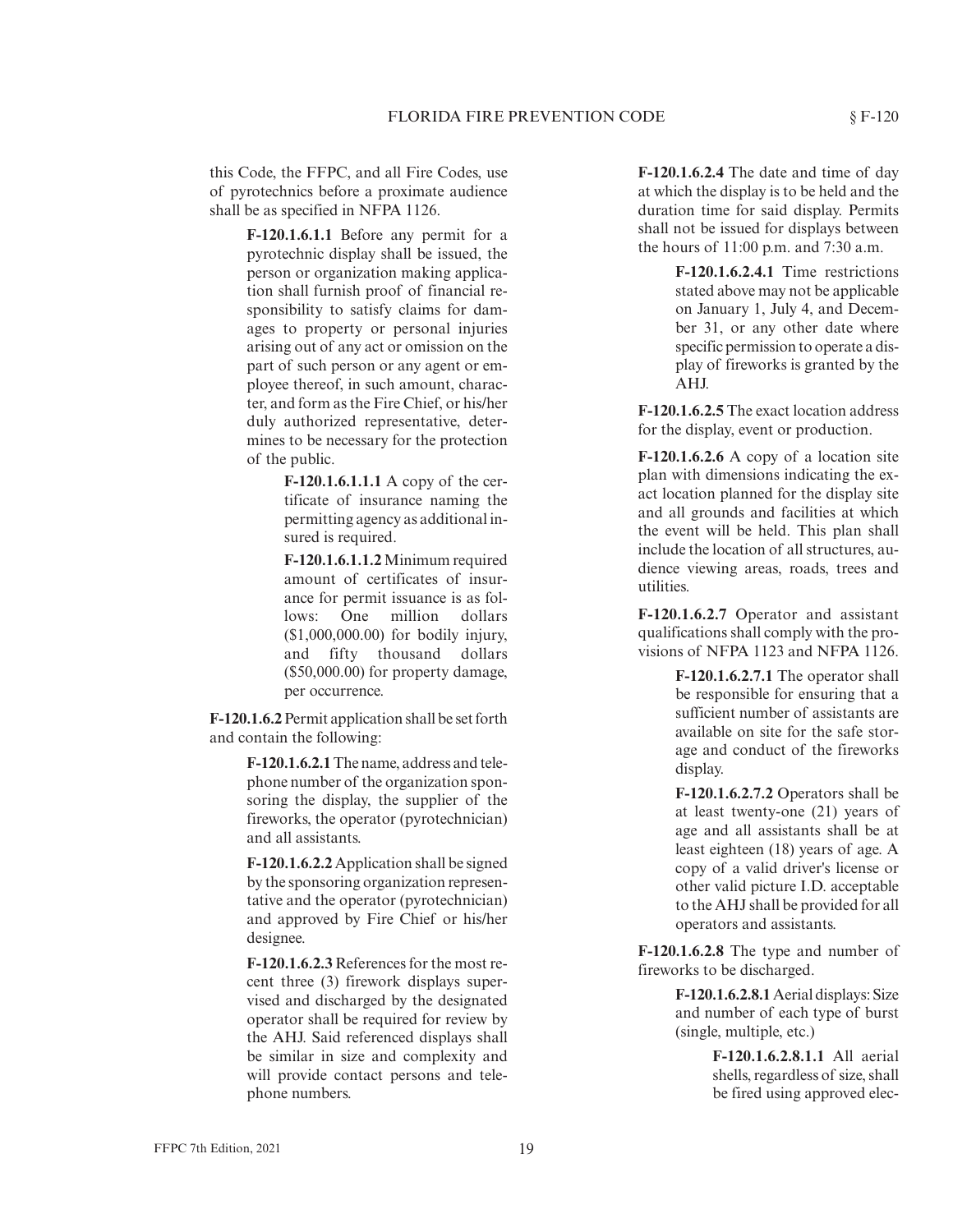trical ignition unless alternate method of ignition is approval by the AHJ.

**F-120.1.6.2.8.1.2** All electrically fired displays shall provide a solid barrier located at least one hundred (100) feet from the mortar location from which all operators (pyrotechnicians) shall control the display with the exception of displays on barges.

**F-120.1.6.2.8.2**Fixed displays. Size, type and description of displays.

**F-120.1.6.2.8.3** The manner and place of storage of fireworks prior to display. The date, time and travel route from the point the fireworks enter Broward County.

# **F-120.1.6.2.9 Standby Firewatch Requirements.**

**F-120.1.6.2.9.1** The Fire Chief, or his/her duly authorized representative, shall require one (1) or more standby firewatch personnel employed by the Fire Service Provider/ Fire Department, to be on-duty for each display or performance. When deemed necessary the Fire Chief, or their duly authorized representative, additional fire rescue apparatus may be required for the display or performance. The expense of such personnel services and apparatus shall be borne by the permit holder and shall be paid prior to issuance of the permit.

**F-120.1.6.2.9.2** The standby firewatch personnel shall be on duty from the time of display set up, during the display, and until termination of the display and removal of all fireworks, debris, pyrotechnical materials and devices from the site.

**F-120.1.6.2.9.3** In the case of indoor displays or performances, standby firewatch personnel shall

be maintained until total restoration of normal function of the fire safety systems has been verified.

**F-120.1.6.2.9.4** At a minimum, at least one of the assigned standby firewatch personnel shall be a BORA Certified Fire Inspector.

**F-120.2** Additional Requirements for Outdoor Display of Fireworks on Private Residential Property:

**F-120.2.1** Written approval from the property owners located adjacent the proposed display site property is required prior to approval of a permit for outdoor fireworks display.

**F-120.2.2** The display site shall have at least a one hundred (100) foot per inch radius of internal mortar diameter of the largest shell to be fired.

**F-120.2.3** Minimum distance separation shall be no less than three hundred (300) feet from the nearest dwelling, building, or structure. This includes canopies, chickee huts, or similar structures, bulk storage areas, public highways, railroads or other means of travel.

**F-120.2.4** Not within one thousand (1,000) feet of a school, theater, church, hospital, nursing home, assisted living facility, livestock/animal storage site, or similar structures or institutions.

**F-120.2.5** No less than 50-foot radius from the nearest aboveground utility, telephone or telegraph line, tree, or other overhead obstruction.

**F-120.2.6** The audience shall be restricted behind an approved barrier, location no less than two hundred (200) feet from the outside of the required display site distance separations.

# **F-120.2.7 Reserved**

# **F-120.3—Offshore and Barge Fireworks Displays.**

**F-120.3.1** Firework displays shall only be permitted on approved barges. Barge means a non-self-propelled vessel and shall meet the requirements of NFPA 1123 for construction and sizing requirements of the discharge site.

**F-120.3.2** A valid copy of a current U.S. Coast Guard permit of operation shall be provided for each barge display, if required by the U.S. Coast Guard.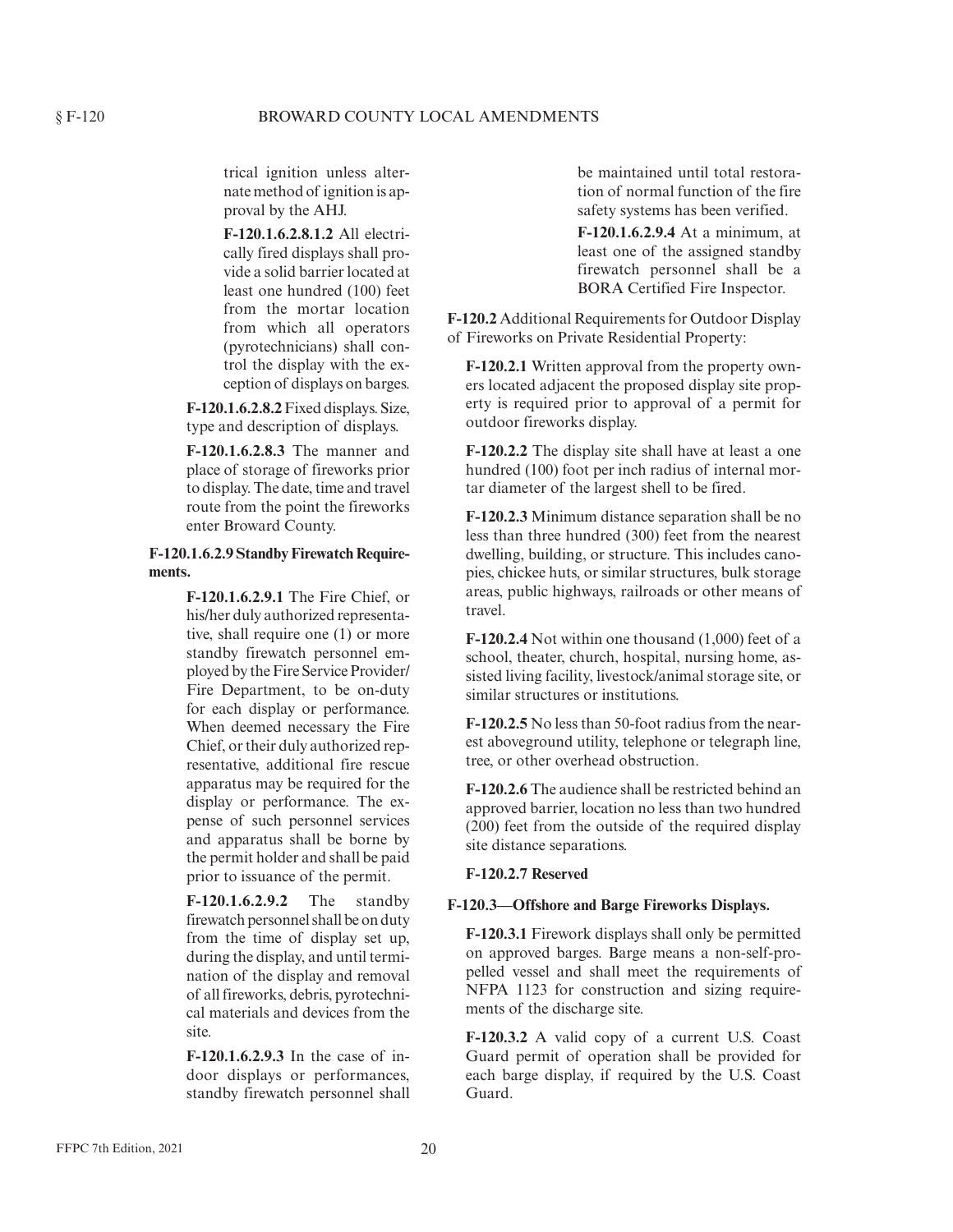**F-120.3.3** At least two (2) chase boats shall be provided to maintain a clear separation distance of at least one thousand (1,000) feet radius around the barge from other vessels, structures and the beach. Chase boats shall also provide transportation of fire rescue personnel when required.

**F-120.3.4**Two-way compatible communication shall be provided for use by fire rescue and law enforcement personnel, chase boats and barge crew.

**F-120.3.5** Ladder access shall be provided to allow immediate access for inspection and emergency response.

> **F-120.3.5.1** Stabilization shall be provided to secure the barge and prevent rotation from wind, water current and firing angle.

> **F-120.3.5.2** Inspection of the barge by the Fire Service Provider/Fire Department shall occur at least one (1) to two (2) hours prior to the scheduled departure for sea.

#### **F-120.4—Safety Precautions for Outdoor fireworks.**

**F-120.4.1** If in the opinion of the Fire Chief, or his/her duly authorized representative, any unsafe or hazardous condition exists, the fireworks display shall be postponed until such time as said conditions are corrected.

**F-120.4.2** If high winds, precipitation or other adverse weather conditions prevail, such that in the opinion of the Fire Chief, or his/her duly authorized representative, a significant hazard exists, the fireworks display shall be postponed until weather conditions improve to an acceptable level to allow discharge.

> **F-120.4.2.1** No discharge of a fireworks display shall be permitted to take place when the wind velocity is seventeen (17) knots (twenty (20) miles per hour) or greater.

**F-120.4.3** Immediately upon delivery to the display site, all fireworks shall be properly secured and shall not be left unattended at any time. When deemed necessary, the Fire Chief, or their duly authorized representative, may require the operator or employ special security measures to ensure the proper security of the stored fireworks.

**F-120.4.4** A minimum of two (2), two and one-half  $(2\frac{1}{2})$  gallon pressurized water fire extinguishers shall be available in the discharge area. Additional extinguishers or equipment may be required if conditions warrant. In addition, adequate water supply for fire protection shall be available at the discharge site.

**F-120.5** Requirements for the Sale, Display, Merchandising, Storage and Handling of Approved Sparklers and Novelty Items within buildings, Structures, Canopies and Outdoor Sites.

**F-120.5.1** No person shall be in possession of a lighted cigarette, cigar, or pipe, or any open flame, within fifty (50) feet of any sales, display, merchandising, storage, or handling area. Proper receptacles for disposal of smoking materials shall be provided at all entrances to such areas (i.e. water filled or sand filled buckets).

**F-120.5.2** A minimum of two (2), two and one-half  $(2\frac{1}{2})$  gallon pressurized water fire extinguishers shall be available within the sales, display, and handling areas; additional fire extinguishers or fire protection equipment may be required by the authority having jurisdiction.

**F-120.5.3**Precautions shall be taken to protect against fire or spread of fire in all sites located within fields or lots with ground cover such as brush, grass or other overgrowth of vegetation.

**F-120.5.4** Durable and readily visible signs to read "Caution Sparklers—No Smoking" shall be posted on the exterior of each entrance way into and throughout all sparkler sales, storage, and handling areas within the interior of any building, structure, canopy, or outdoor site. These signs shall be readily visible in all directions.

**F-120.5.5** The use, ignition or discharge of any approved sparklers or novelty items is prohibited within buildings or structures where sparklers or novelty items are offered for sale, displayed, or stored, and within one hundred (100) feet of any outdoor sales storage or handling sites.

**F-120.5.6** Buildings or structures used in whole or in part for sales (retail or wholesale), display, merchandising, handling, or storage of sparklers and/or novelty items shall be fully protected throughout with an automatic sprinklers system in accordance with NFPA 13, the edition in 69A-60, Florida Administrative Code.

**F-120.5.7** No storage of sparklers or novelty items shall be permitted in vehicles.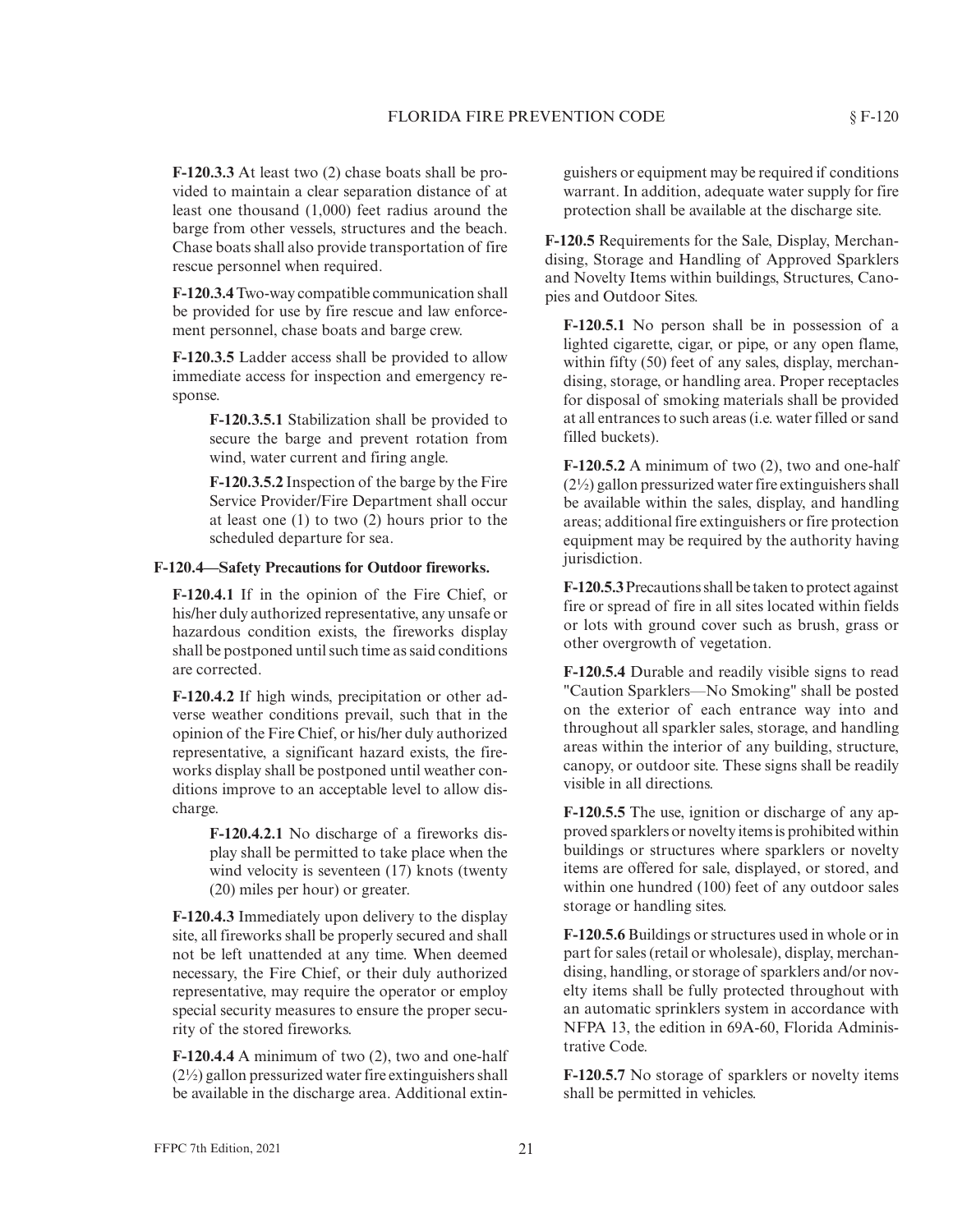**Exception:** Transportation purposes only, to and from the site or at a permitted site, if approved by the authority having jurisdiction.

**F-120.5.8** Sales, display and merchandising shall be conducted in an approved and safe manner in order to control handling by the general public.

**F-120.5.9** Amounts of sparklers and related novelty items displayed within the sales area shall not exceed those amounts approved by the Fire Chief, or their duly authorized representative. Note: Where the primary business of the occupancy is not sale of sparklers, the sale areas of sparklers or novelty items shall not exceed two (2) percent of the net floor space of the building or structure.

**F-120.5.10** Storage of approved sparklers and novelty items shall comply with the following.

> **F-120.5.10.1** Sparklers shall not be stored or kept in any area:

> > **F-120.5.10.1.1** In which paints, oils, or varnishes are manufactured or kept for use or sale, unless the paints, oils or varnishes are in unbroken (sealed) containers.

> > **F-120.5.10.1.2** In which resin, turpentine gasoline or flammable substances which may generate vapors are used, stored, or offered for sale unless the resin, turpentine, gasoline, or substance is in unbroken (sealed) containers.

> > **F-120.5.10.1.3** In which there is not at least one (1) 2A10BC fire extinguisher available in the area used for storage.

**F-120.5.10.2** Storage of sparklers shall be in an approved manner, remote from the public, and separated from all other merchandise by at least one-hour fire protection and an approved automatic sprinkler system.

**Exception:** Canopies and approved steel storage vaults or containers when used outdoors.

**F-120.5.10.3** Approved storage facilities shall be labeled with an approved Explosion placard complying with the Department of Transportation (DOT) Standard.

**F-120.5.11** Outdoor sites for sale, storage, and/or handling of approved sparklers shall comply with the following distance requirements: The minimum distance between a storage site and any building or structure shall be fifty (50) feet.

#### **F-120.6—Separation.**

**F-120.6.1** The minimum distance required between a site and any fuel storage/dispensing area or device shall be fifty (50) feet.

**F-120.6.2** Storage areas shall be separated from sales and handling areas by a minimum of twenty-five (25) feet.

**F-120.6.3** Any building or structure used as storage facilities for sparklers and novelty items in conjunction with outdoor sites shall comply with the one (1) hour protection separation and automatic sprinkler system requirements as required for storage areas within building and structures.

**Exception:**Canopies and approved steel storage vaults or containers.

**F-120.6.4** When a canopy can be used in conjunction with an outdoor site operation, the following shall apply:

> **F-120.6.4.1** No sides of any kind are permitted on the canopy at any time. Provide copy of Building Permit for canopy.

> **F-120.6.4.2** The canopy shall comply with the flame-retardant requirement. Proper flameretardant certificate required.

> **F-120.6.4.3** Proper exit and exit access shall be maintained at all times within the interior of the canopy. No obstruction to egress from any portion of the canopy is permitted.

> **F-120.6.4.4** Provide and maintain a minimum of one (1) 2A40BC dry chemical fire extinguisher, with properly updated service tag for each two thousand five hundred (2,500) square feet of canopy area. Not less than one (1) fire extinguisher for each canopy.

**F-120.6.5** If the site is to operate after daylight hours, the site shall be properly illuminated. If electricity powered and/or electrical equipment is used, the following shall apply:

**F-120.6.5.1** All electrical equipment and associated wiring shall comply with NFPA 70, the National Electrical Code, edition as adopted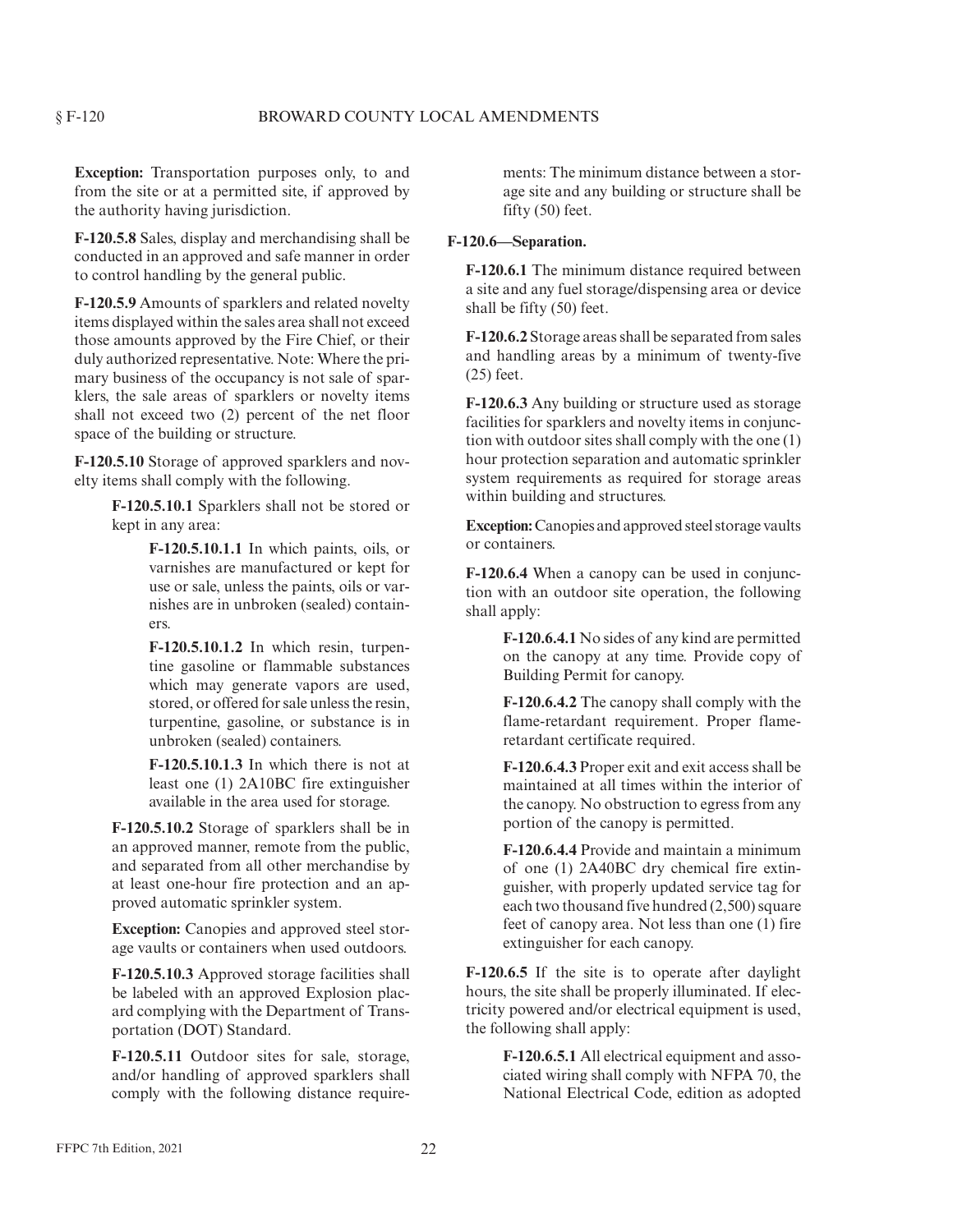in 69A-60, Florida Administrative Code. Provide copy of permit for electrical service and equipment.

**F-120.6.5.2** If fuel powered generator is to be used to supply power for the site, the following shall apply.

> **F-120.6.5.2.1** Generator shall be kept a minimum distance of twenty (20) feet from sales, storage, or handling area.

> **F-120.6.5.2.2** Precautions against fire or fire spread shall be taken when generator sites are located within fields or grassed lots.

> **F-120.6.5.2.3** Only an approved metal five-gallon safety container shall be used to store fuel for the generator. Fuel containers shall be properly stored with a maximum of ten (10) gallons per site.

> **F-120.6.5.2.4** Approved fuel containers shall not be stored in sales, storage, handling areas or vehicles.

**F-120.6.5.3** Durable sign to read "NO SMOK-ING" shall be posted at the generator site.

**F-120.7—Pyrotechnics Before Proximate Audience.**The requirements for the use of pyrotechnics before a proximate audience shall be in accordance with the standards as set forth in the FFPC. In addition, the following local amendments shall apply:

**F-120.7.1** Application for permit to operate a display of pyrotechnics before a proximate audience shall be made in writing on forms provided by the Authority Having Jurisdiction to the Fire Chief, or their duly authorized representative, at least fifteen (15) days in advance of the date of the display.

**F-120.7.2** The local Fire Marshal/Fire Code Official, or their duly authorized representative at their discretion, shall require standby fire watch personnel employed by the AHJ of the Fire Service Provider/ Fire Department, to be on duty for each display or performance. When deemed necessary by the local Fire Marshal/Fire Code Official, or his/her duly authorized representative, additional fire and rescue apparatus may be required for the display or performance. Any and all expense(s) of standby personnel services and apparatus shall be borne by the permit holder.

> **F-120.7.2.1** Standby fire watch personnel shall be on duty from the time of display setup, during the display, and until termination of the display and removal of all pyrotechnic materials, debris, and devices from the site.

> **F-120.7.2.2** In the case of indoor displays or performances, standby fire watch personnel shall be maintained until total restoration of normal functioning of the fire safety systems has been verified.

> **F-120.7.2.3** At a minimum, at least one (1) of the assigned standby fire watch personnel shall be a BORA Certified Fire Inspector.

**F-120.7.3** Any indoor use of pyrotechnics shall not be permitted in buildings or any portion thereof unless protected by an approved automatic sprinkler system.

> **F-120.7.3.1** Indoor use of pyrotechnics shall be prohibited in temporary structures such as tents, canopies.

**F-120.8—Rooftop Pyrotechnics:**In addition to the aforementioned code requirements, the following shall apply to rooftop pyrotechnic displays:

**F-120.8.1** Only NFPA 1126 approved pyrotechnics shall be permitted for all rooftop displays.

> **F-120.8.1.1** If a rooftop display is being proposed, the pyrotechnician shall identify a debris fallout area on the submitted plan.

> **F-120.8.1.2** The pyrotechnician shall provide the local Fire Marshal/Fire Code Official, or their duly authorized representative with an approved, written notice from the FAA acknowledging receipt of the time frame of the display, the pyrotechnic material used, and approval from the FAA representative to proceed with the event.

> **F-120.8.1.3** Such an approved written notice shall be a part of the permit application submitted at least fifteen (15) working days prior to the event.

> **F-120.8.1.4** Failure to provide approved, written notice from the FAA to the local Fire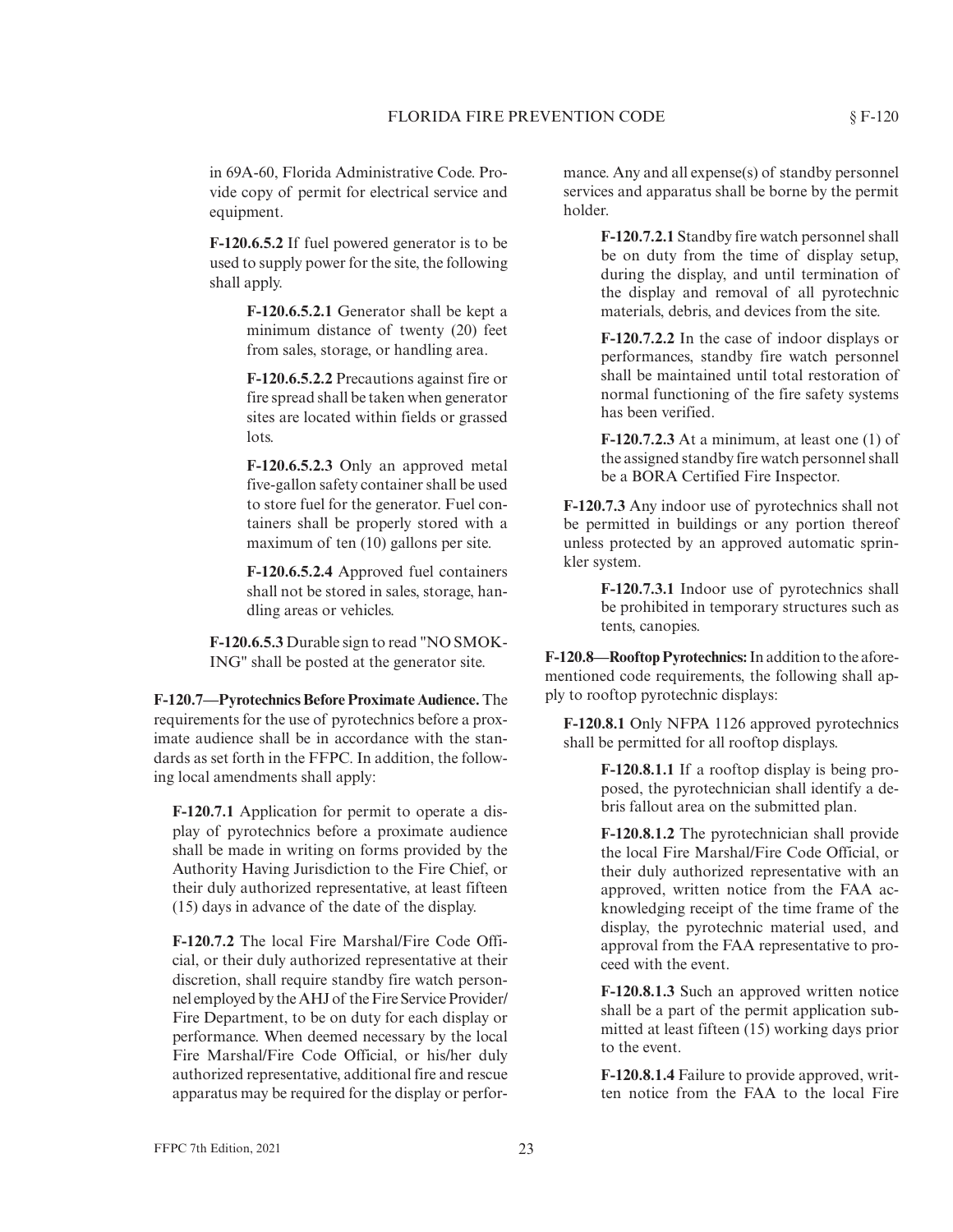Marshal/Fire Code Official, or their duly authorized representative, shall be cause for denial to display rooftop pyrotechnics.

**F-120.8.1.5** At the discretion of the local Fire Marshal/Fire Code Official, or their duly authorized representative, the pyrotechnician may be required to post all, or part of the following:

> **F-120.8.1.5.1** Additional insurance policy in the amount of one million dollars (\$1,000,000.00) indemnifying the local AHJ.

> **F-120.8.1.5.2** Post a refundable clean-up bond with the local AHJ holding the pyrotechnician responsible for post-event clean up from pyrotechnic debris fallout.

> **F-120.8.1.5.3** If the pyrotechnician is not directly responsible for post event cleanup of debris, the pyrotechnician shall furnish written proof from the party responsible for post event cleanup of pyrotechnic debris.

**F-120.8.1.6**The pyrotechnician shall be held responsible for the cleanup of any NFPA 1126 pyrotechnic material fallout on any structure, vehicles, and/or part thereof in the fallout area unless otherwise advised in writing, to the fire code official, as to the contracted party responsible for such cleanup.

#### **Section F-121 Reserved**

# **Section F-122 Mobile and Temporary Cooking Operations**

**F-122.1** The following section shall be a minimum life safety requirement but can be modified if deemed necessary by the local AHJ.

**F-122.1.1**Mobile or Temporary Cooking. Any cooking facility, apparatus or equipment, being operated on a one time or interim basis, or for less than ninety (90) days in the same location, other than at a fixed location, building or structure which has been inspected and permitted under another section of this Code, regulation or statute, inclusive of self-propelled trucks and vehicle, trailered units, push carts, equipment located under cover of awnings, canopies or pop-up tents, or other structures for which a building permit has not been issued.

**F-122.1.2** All current licensing, semiannual/annual fire suppression system inspections reports and a cleaning report with related documents shall be placed in a binder and accessible to the AHJ at all times.

**F-122.1.3** Prior to operating within Broward County, each Mobile Food Dispensing Vehicle shall be inspected and approved.

- a. Inspection and approval by the AHJ shall not relieve the mobile food vendor's owner of the responsibility of compliance with the design, construction, installation, alteration, repairs, equipment maintenance, process and relocation of the mobile food truck.
- b. Inspection and approval shall not hold the AHJ responsible for the enforcement of regulations of such other regulatory agencies unless specifically mandated to enforce those agencies regulations.

**F-122.1.4** Cooking equipment that produces greaseladen vapors shall be protected by a fire-extinguishing system. Automatic fire-extinguishing systems shall comply with ANSI/UL300 or other equivalent standards and shall be installed in accordance with the terms of their listing, the manufacturer's instructions, and NFPA 17A.

# **F-122.2—Cleaning**

**F-122.2.1**The entire exhaust system, appliances, floor underneath and wall behind appliances, shall be inspected and cleaned for grease buildup by a properly trained, qualified, and certified person(s) acceptable to the AHJ and in accordance with Table 11.4 in NFPA 96.

# **F-122.7—Fire Extinguishers**

**F-122.7.1** There shall be a quarter-turn valve installed within the LP- gas piping for emergency shut-off use, shall be installed on the exterior of the vehicle and readily assessable.

**F-122.7.2** A "PROPANE EMERGENCY SHUT-OFF" sign and a "NO SMOKING" sign shall be installed directly next to or above the gas cylinder and shall be a highly visible, permanent weatherproof sign with a minimum of two (2) inch lettering.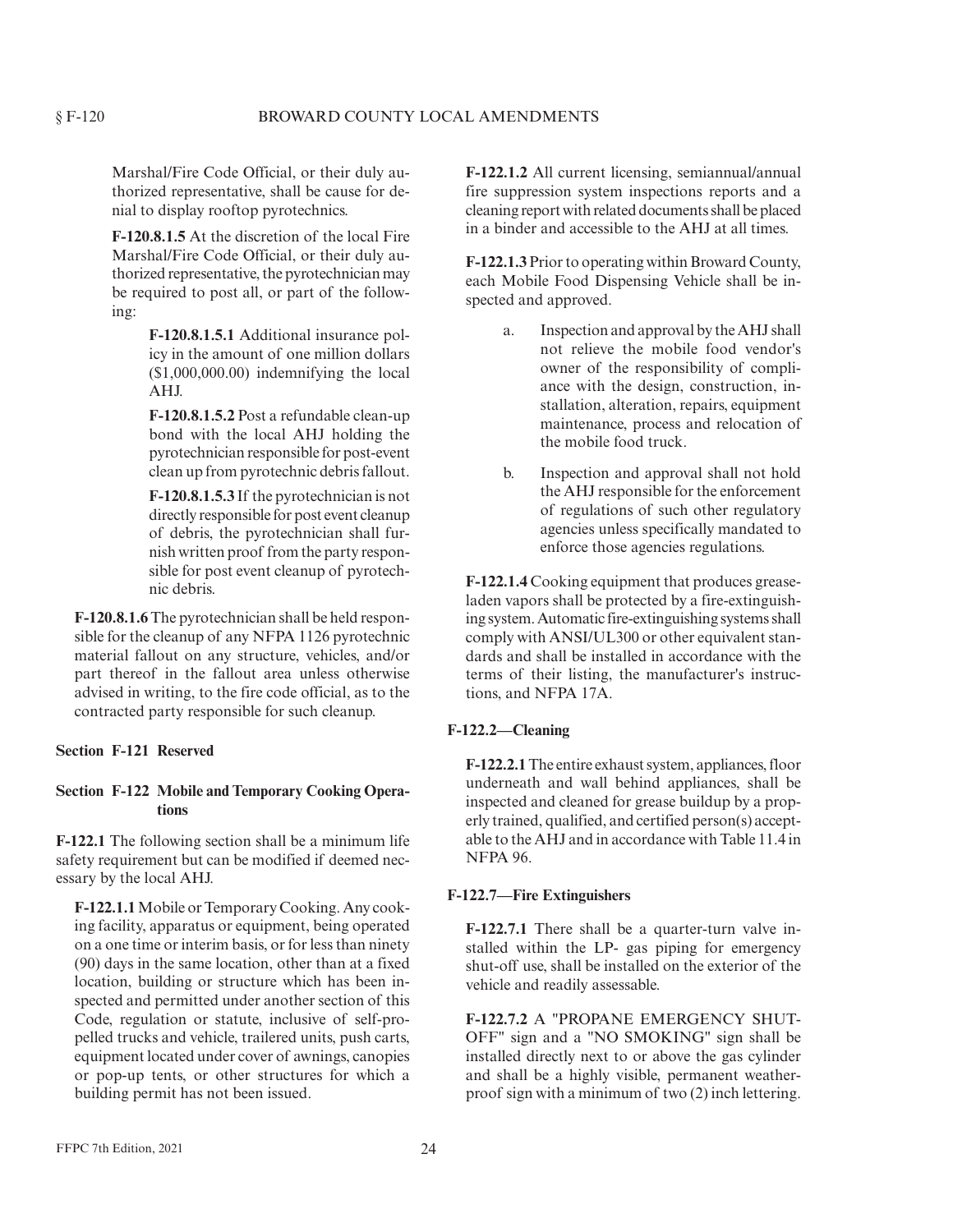**F-122.7.3** Cylinders shall be retested every five (5) to twelve (12) years in accordance with the manufacturer's recommendations and 49 CFR 180.205.

- a. No letter after the requalification date means the cylinder must be retested within twelve  $(12)$  years.
- b. An "S" after the requalification date means the cylinder must be retested within seven  $(7)$  years.
- c. An "E" after the requalification date means the cylinder must be retested within five (5) years.

# **F-122.8—Leak Detection**

**F-122.8.1** A test gauge shall be installed at or before the regulator for means of leak detection. Pressure shall be observed for a minimum of three (3) minutes with no drop in pressure. Propane tanks, hoses and fittings shall be free of leaks. Documentation that the system is free of leaks shall be kept in a binder and readily assessable for the AHJ upon request.

# **Section F-123 Permanently Installed Cooking Exhaust Systems**

**F-123.1** Cooking Exhaust Systems: Cleaning of Cooking Exhaust Systems shall be in compliance with NFPA 96 and the following.

**F-123.2** Cooking ventilation systems shall be inspected for grease buildup by a person meeting the training requirements as set forth by International Kitchen Exhaust Cleaning Association (IKECA) or other nationally recognized exhaust system cleaning association acceptable to the AHJ in accordance with NFPA 96, Section 11.6.1.

**F-123.3** Certification of training shall be submitted to the Local AHJ prior to cleaning operations taking place.

**F-123.4** The completed inspection or cleaning report as found in NFPA 96, 11.6.14 shall be provided to the owner and a copy along with photos taken prior to cleaning and after cleaning shall be submitted to the local AHJ.

#### **Section F-124 Uniform Generator Code**

**F-124.1** Scope The purpose of this document is to provide uniform procedures for the AHJ's in Broward County as it pertains to secondary power sources. Any Board and Care occupancy as defined by the provisions of this Code that is required to receive an inspection from an AHJ as per Florida State Statute or the Florida Administrative Code, shall comply with the provisions of this Code.

**F-124.2** Referenced Publications:

NFPA 1, *Fire Code*

NFPA 30, *Flammable and Combustible Liquids Code*

NFPA 37, *Standard for the Installation of and Use of Stationary Combustion Engines and Gas Turbines*

NFPA 54, *National Fuel Gas Code*

NFPA 58, *Liquefied Petroleum Gas Code*

NFPA 70, *National Electrical Code*

NFPA 72, *National Fire Alarm and Signaling Code*

NFPA 110, *Standard for Emergency and Standby Power Systems*

NFPA 111, *Standard on Stored Electrical Energy Emergency and Standby Power Systems*

NFPA 720, *Standard for the Installation of Carbon Monoxide (CO) Detection and Warning Equipment*

Florida Administrative Code 58A-5.036 for Assisted Living Facilities

Florida Administrative Code 59A-4.1265 for Nursing Homes

Florida Building Code

#### **F-124.3—General:**

**F-124.3.1**Existing approved, non-conforming installations shall be deemed compliant with this Code unless the AHJ determines that non-conformity presents a distinct hazard to life.

**F-124.3.2** All facilities shall store a minimum of seventy-two (72) hours of fuel onsite and be able to show proof (such as a fuel service contract) of a reliable method to obtain the additional twenty-four (24) hours of fuel within forty-eight (48) hours of a declared State of Emergency. Piped natural gas is an allowable fuel source.

**F-124.3.3** If local ordinances or other regulations limit the amount of onsite fuel storage at the location of the facility, then the owner/operator shall develop a plan that includes maximum onsite fuel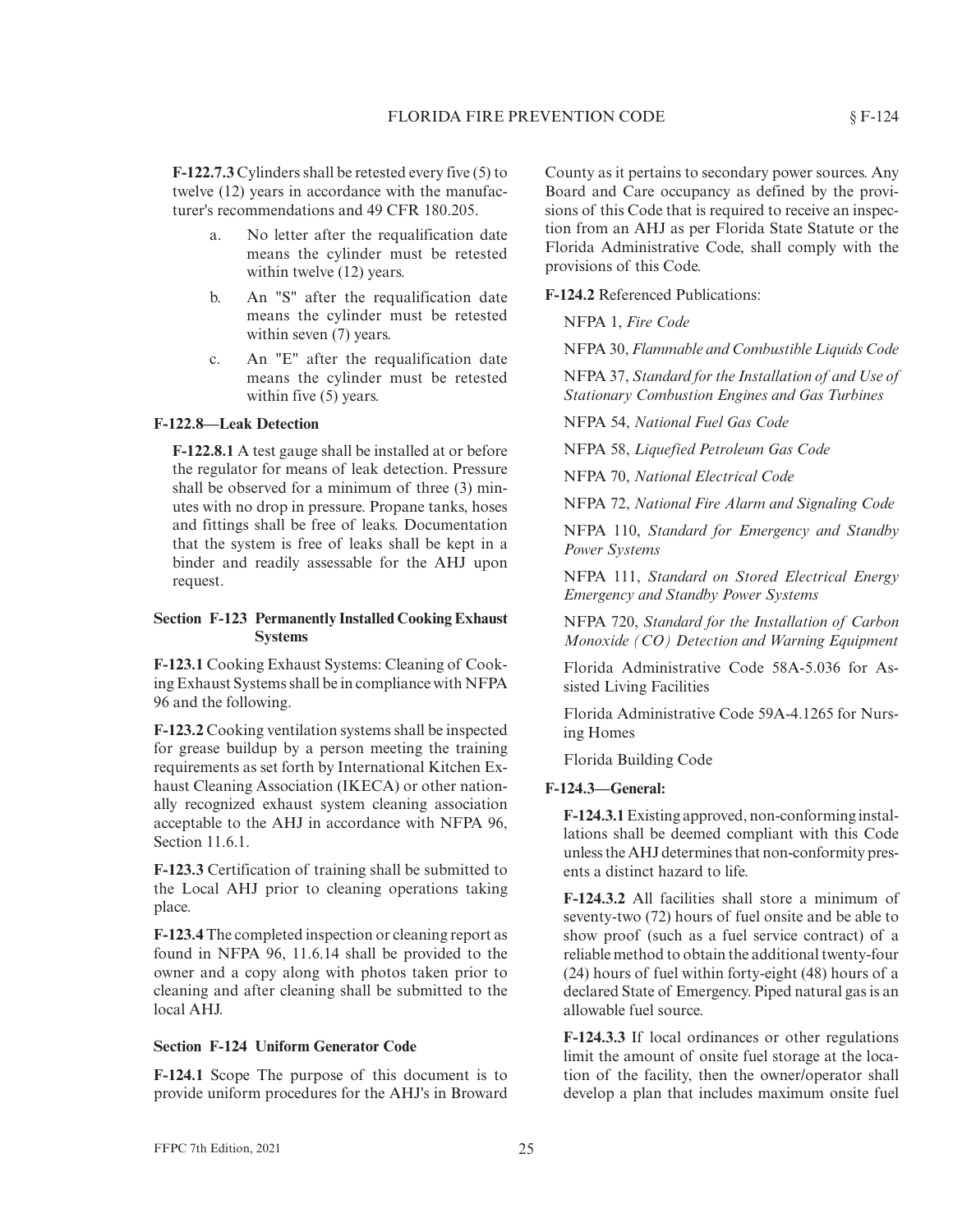storage allowable by the ordinance or regulation and a reliable method to obtain the maximum additional fuel at least twenty-four (24) hours prior to the depletion of the onsite fuel.

**F-124.3.4** Storage of any fuels shall be compliant with the applicable National Fire Protection Association's (NFPA) codes and standards.

**F-124.3.5** Other fuel sources shall be permitted in conformance with the NFPA 54 and 58 as currently adopted.

# **F-124.4—Minimum Permit Submittal Requirements:**

**F-124.4.1** The following is a list of the minimum required information that shall be submitted to the AHJ for review:

- A) Plans shall be submitted for permitting, with details and manufacturer specifications that demonstrate compliance with all applicable NFPA codes and standards. The submittal shall be made by a qualified and licensed contractor.
- B) All generators shall be NFPA 110 compliant.
- C) Plans shall clearly identify the class, type, and level of the generator.
- D) A site plan shall be provided indicating the location of the emergency generator in relation to the building openings as well as adjacent building openings, exit discharges, the fuel source type, and the automatic transfer switch.
- E) The location of the manual emergency shut off shall be clearly identified on the plans. The emergency shut off shall be readily accessible at all times, identified with permanent weatherproof signage, shall be readily visible to emergency responders, and the location shall be approved by the AHJ.
- F) Plans shall demonstrate that the fuel supply can accommodate the specific EPS class and time duration identified on the plans.
- G) Physical protection of the fuel source and generator when located in areas subject to vehicular traffic shall be clearly identified.
- H) A remote generator annunciator shall be installed at a continuously attended location and indicated on the plans, approved by the AHJ.
- I) A signed generator maintenance contract shall be submitted, maintained, and made available to the AHJ upon request.
- J) Carbon monoxide protection shall be installed in accordance with NFPA 720. The location(s) of Carbon Monoxide Alarms shall be indicated on the plans.

#### **F-124.5—Inspection and Testing**

- A) Emergency Power Supply Systems (EPSS), including all appurtenant components, shall be inspected weekly and exercised under load at least monthly.
- B) The facility owner shall ensure that the EPSS is properly maintained and serviced not less than annually by a qualified person or contractor in accordance with the manufacturer's specifications.

#### **F-124.6—Records Retention**

- A) Each facility shall provide a binder which contains a log of weekly inspections and monthly load exercise. The owner or their agent is responsible for the proper recording of this information.
- B) The binder shall also include a copy of the annual service agreement as well as the most current annual service report.
- C) This binder shall be made readily accessible to the AHJ upon request.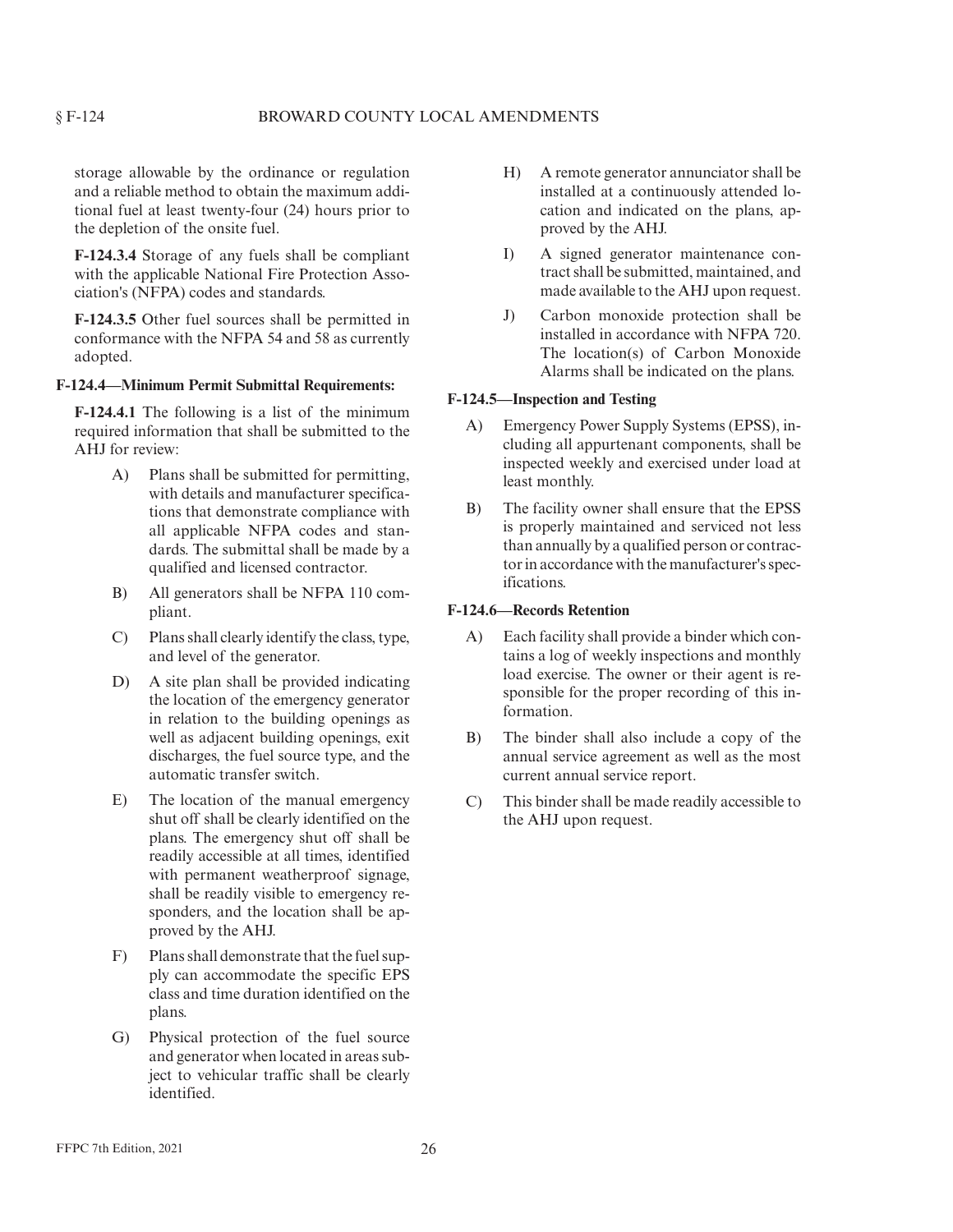# **CODE COMPARATIVE TABLE**

# **AMENDMENTS**

This table gives the location within this Code of those amendments which are included herein. Amendments not listed herein have been omitted as repealed, superseded or not of a general and permanent nature.

# **FFPC 6th Edition, 2017, Amendments**

| Legislation | <b>Adoption</b><br>Date | <b>Effective</b><br>Date |       | <b>Section</b><br>this Code           |
|-------------|-------------------------|--------------------------|-------|---------------------------------------|
| Amend. of   | $10-10-19$              | $11 - 21 - 19$           |       | $F-103.3.1-F-$<br>103.3.5             |
|             |                         |                          | Added | $F-103.3.6$<br>$F-103.4.3.1-F-$       |
|             |                         |                          | Added | 103.4.3.4<br>$F-103.4.3.5$            |
| Amend. of   | $1 - 9 - 20$            | $1 - 21 - 20$            |       | $F-101.2.2$<br>$F-103.3.3$<br>$F-121$ |
|             |                         |                          | Added | $F-124$                               |